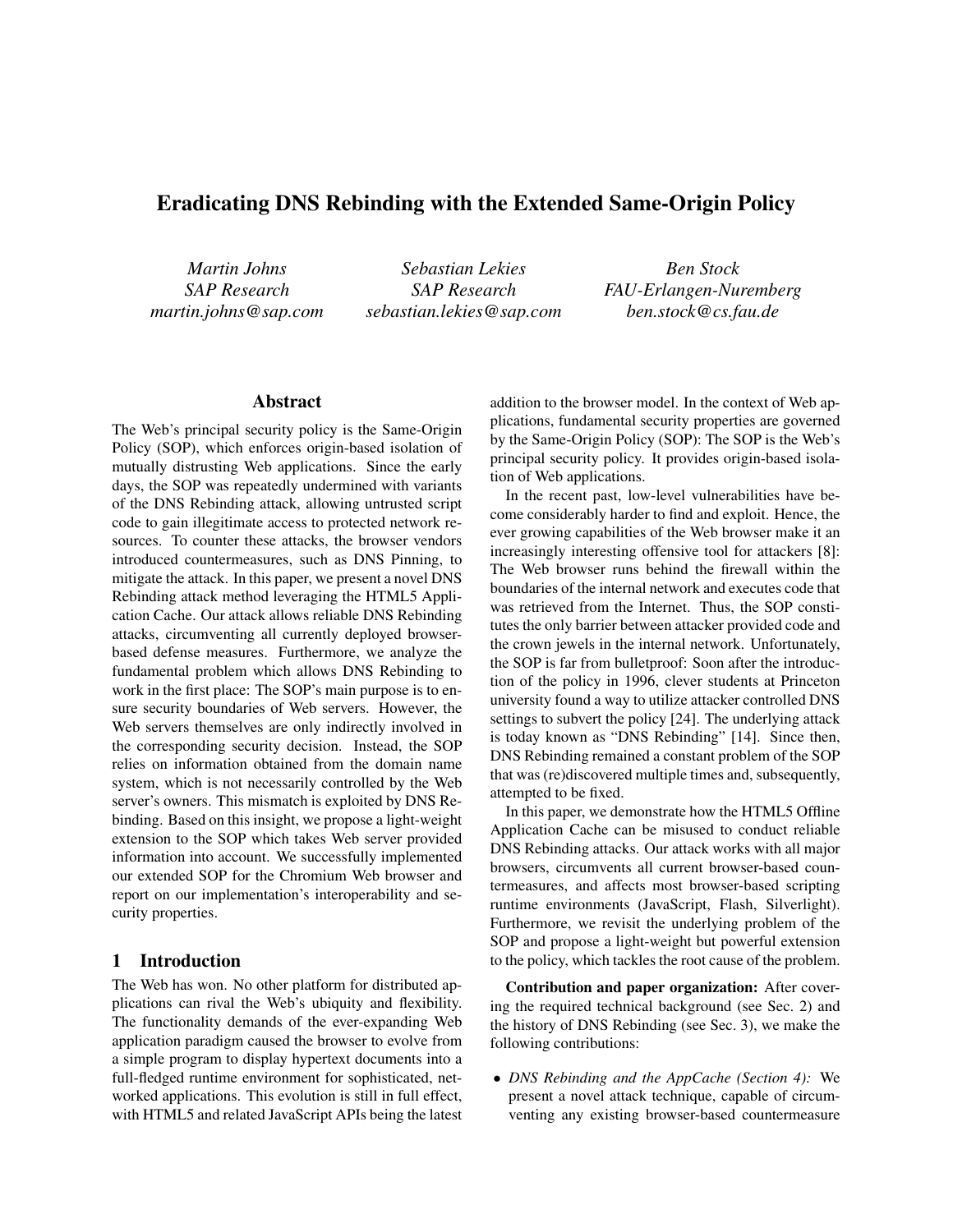against DNS Rebinding. In our attack, we utilize the HTML5 Offline AppCache to persist a malicious script until any domain-to-IP information is lost. In theory, caching-based attack scenarios are already known. However, the unpredictable and short-lived nature of the browser's caching behavior rendered them fragile to a level of unfeasibility. In this paper, we show how the unique characteristics of the AppCache can be leveraged by the attacker to create highly reliable DNS Rebinding attacks.

- *Vulnerability demonstration (Section 5):* To validate our attack method and to demonstrate its severity, we present two practical attacks on real-world applications utilizing Web interfaces. For our experiments, we chose the light-weight proxy server Polipo, and the Unix-based printing system CUPS. The effects of our demonstration exploits range from simple information leakage to remote code execution.
- *Extended Same-Origin Policy (Section 6):* We analyze the fundamental problem that causes DNS Rebinding to work. Thereby we identify a mismatch between the semantics and the implementation of the Same-Origin Policy: The SOP's main purpose is to ensure security boundaries of Web servers. However, the Web servers themselves are only indirectly involved in the corresponding security decision. In order to overcome this mismatch, we propose a lightweight extension to the Same-Origin Policy that considers server-provided origin information. Our extended SOP reliably defeats DNS Rebinding attacks while increasing interoperability with mechanisms that rely on flexible DNS setups, such as DNS-based load-balancing or Content Distribution Networks.
- *Implementation for the Chromium browser (Section 7):* To demonstrate the practical applicability of our approach, we implemented it for the open-source browser Chromium. The implementation required in total 34 lines of code and does not cause a perceivable performance overhead.

We end the paper with a review of related work (Sec. 8) and a conclusion (Sec. 9).

# 2 Technical Background

In this section, we briefly cover selected topics that are necessary to discuss the paper's technical content.

## 2.1 The Same-Origin Policy

The Same-Origin Policy (SOP) was designed to enforce origin-based isolation of mutually distrusting Web applications. Several variants of the policy exist [37]. In this section, we focus the SOP for JavaScript [30].

In general, the Same-Origin Policy [14] is the main security policy for all active content that is executed in a Web browser within the context of a Web page. This policy restricts all client-side interactions to objects which share the same origin. In this context, an object's origin is defined by the domain, port, and protocol, which were utilized to obtain the object. Hence, a JavaScript snippet is only allowed to access a resource if its own origin exactly matches the origin of the resource. The SOP for plug-in based script content, such as Flash or Silverlight, enforces similar rules.

Developers can adjust a JavaScript snippet's origin slightly by modifying the document.domain DOM property: The value of this property can be set to omit the values of subdomains up to the second level domain value (e.g., relaxing *www.example.org* to *example.org*). This process is known under the term "domain relaxation".

## 2.2 The HTML5 AppCache

Modern Web applications have one crucial disadvantage compared to desktop applications: Such applications can only be used when a network connection is available. In order to eradicate this disadvantage the HTML5 Offline Application Cache (*AppCache*) was introduced [10]. The AppCache is a mechanism that can be utilized to store resources (such as HTML documents, images, etc) within the browser for offline usage. In order to employ the Application Cache, a Web site may provide a manifest file containing a list of resources. The manifest file's location can be specified within the manifest attribute of a document's HTML tag as shown in Listing 1.

```
Listing 1: HTML5 Manifest attribute
1 <html manifest="manifest.mf">
2 [...]
```
When a browser discovers this attribute, it fetches the file and caches the listed resources within the AppCache. Listing 2 shows an exemplary manifest file that advises the browser to cache index.php as well as a flash applet named flash.swf. As soon as a cached resource is requested again, the Application Cache returns the cached HTTP response even if an Internet connection is available. After each access to the AppCache, the browser downloads the manifest file again to check whether it has changed. The resources within the App-Cache are only updated if the manifest has changed - otherwise the resources reside within the cache even if their server-side counterparts have changed.

|                | Listing 2: Exemplary manifest file (excerpt) |
|----------------|----------------------------------------------|
| $\blacksquare$ | CACHE MANIFEST                               |
| $\mathcal{D}$  |                                              |
| $\overline{3}$ | http://example.org/index.php                 |
|                | 4 http://example.org/flash.swf               |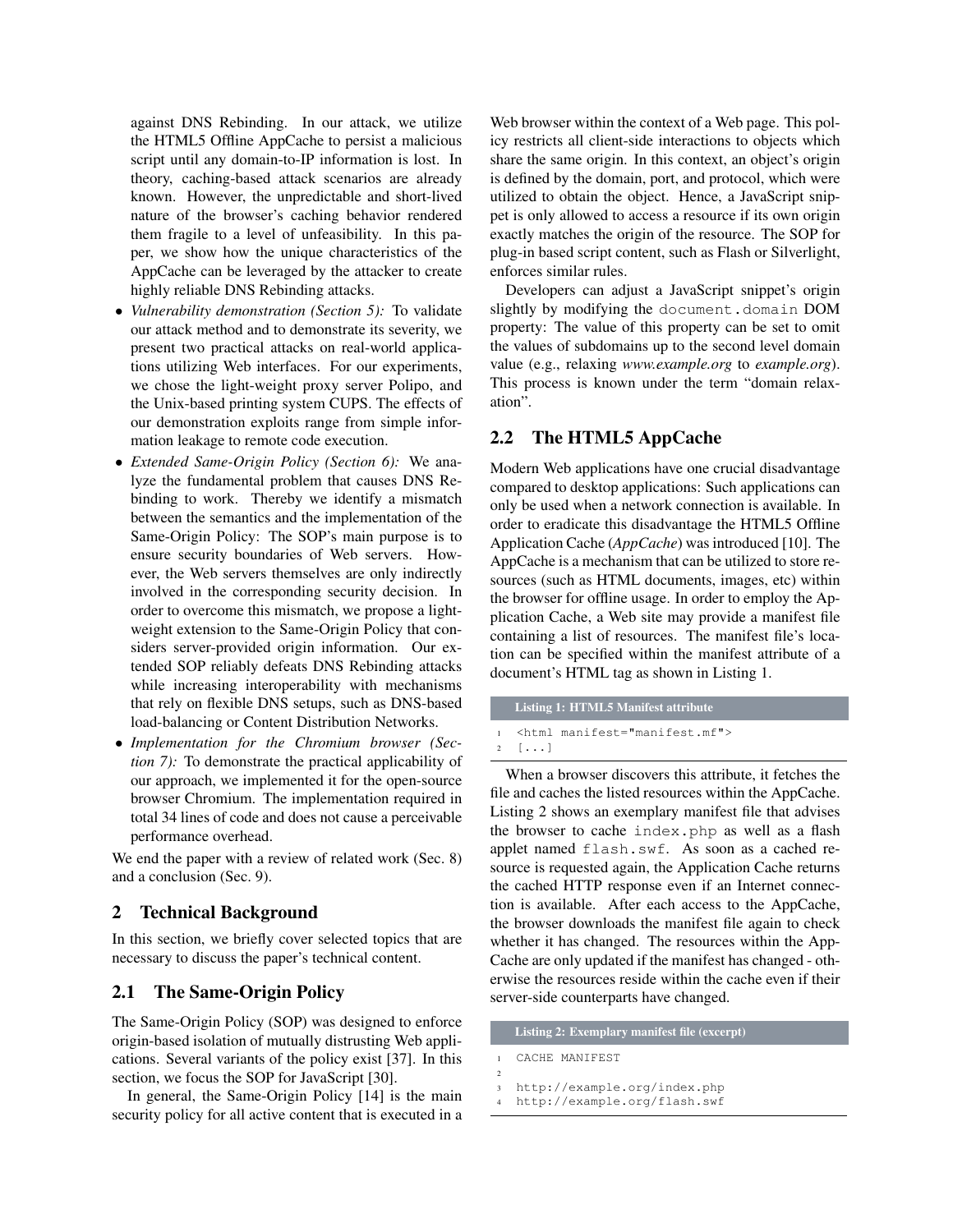# 3 DNS Rebinding

DNS Rebinding is a term introduced by [14], which describes a class of Web browser-based attacks that undermine the SOP through sophisticated mapping of DNS entries to restricted network resources. In Section 3.1 we give a full account on the historical development of these attack methods. In the remainder of this section, we briefly revisit the basic attack pattern.

The decision if a given JavaScript is granted access to a certain resource (e.g., browser window, or network location) is governed by the SOP. As explained earlier, the SOP relies on the *domain* property of the respective entity's origins. However, the HTTP protocol does not require any information about the requested *domain*. The actual HTTP connections are made using the server's IP.

An attacker can exploit this fact an attacker issues a very short-lived DNS entry for an attacker controlled web page. Whenever a victim visits this particular Web site, the victim's browser fetches the DNS entry, connects to the provided IP address and downloads attacker controlled JavaScript or plug-in code. This code is only capable of creating network connection to same-domain hosts due to the SOP. In the meantime, the DNS entry expired and therefore, as soon as another request is conducted towards the same domain, a new DNS entry has to be fetched. The attacker is able to exploit this behavior by altering the domain-to-IP-mapping. By providing an IP of the victim's intranet, the browser connects to the intranet IP as soon as the JavaScript conducts a samedomain request (see Fig. 1). As the IP is not a part of the Same-Origin check, the policy is still fulfilled and, therefore, the attacker controlled script is granted access to the response of the intranet host. Thereby, potential offensive scenarios are not limited to information leakage attacks on internal servers. DNS Rebinding can, for instance, also be used to conduct click fraud, defeating IP-based authentication, or hijacking of IP addresses (refer to [14] for a comprehensive overview). Nonetheless, for readability reasons, from now on we will use the information leakage attack as the motivational example.

## 3.1 The History of DNS Rebinding

As we will show in this section, the history of DNS Rebinding reaches back in time to the early days in which the SOP just started to emerge. Over the years, the attack was discussed under several different names, including "anti-DNS pinning" [7] and "Quick-swap DNS" [20]. In this time, several variants of the rebinding attack have been developed, either with focus on different browser-based technologies [17, 24, 28], with new techniques to circumvent the implemented mitigation measures [3, 15, 27, 33], or with focus on novel attack targets [9, 14]. Nonetheless, the general technique re-



Figure 1: Intranet attack scenario

mained stable: Mapping an attacker-controlled DNS entry to a restricted network resource and subsequently using active browser content to access the resource.

In this section, we give a brief overview on the developments of the past years. In general, the history of DNS Rebinding can be divided into three distinct time spans, each starting with the (re)discovery of the basic issue for a separate browser-based technology: 1996 (Java applets), 2002 (JavaScript), 2006 (Flash, JavaScript, Java).

### 3.1.1 1996 - Java Applets

Princeton's Secure Internet Programming group first mentioned the attack method in 1996 [24]. Back then, JavaScript networking capabilities were rather limited, while Java Applets already allowed comparatively sophisticated networking functionality [4, 24].

To be precise, the Princeton attack did not rely on DNS Rebinding per se. Instead, the attack utilized DNS records, which returned two IP addresses for the adversary's domain: The IP of the attacker's server, from which the applet was loaded and another IP pointing to the target of the attack. As the adversary controls the order of the values in the DNS response, the applet could be tricked to connect to the target system. To mitigate the issue, Java's vendor SUN introduced strict IP based access control [23]: After the initial loading of an applet, the only IP the applet is allowed to access is the IP address it was originally obtained from, regardless of information provided by DNS. This restriction is maintained for the entire lifespan of the applet.

#### 3.1.2 2002 - JavaScript

The Princeton attack was extended by Adam Megacz to JavaScript in 2002 [20]. Megacz presented two variants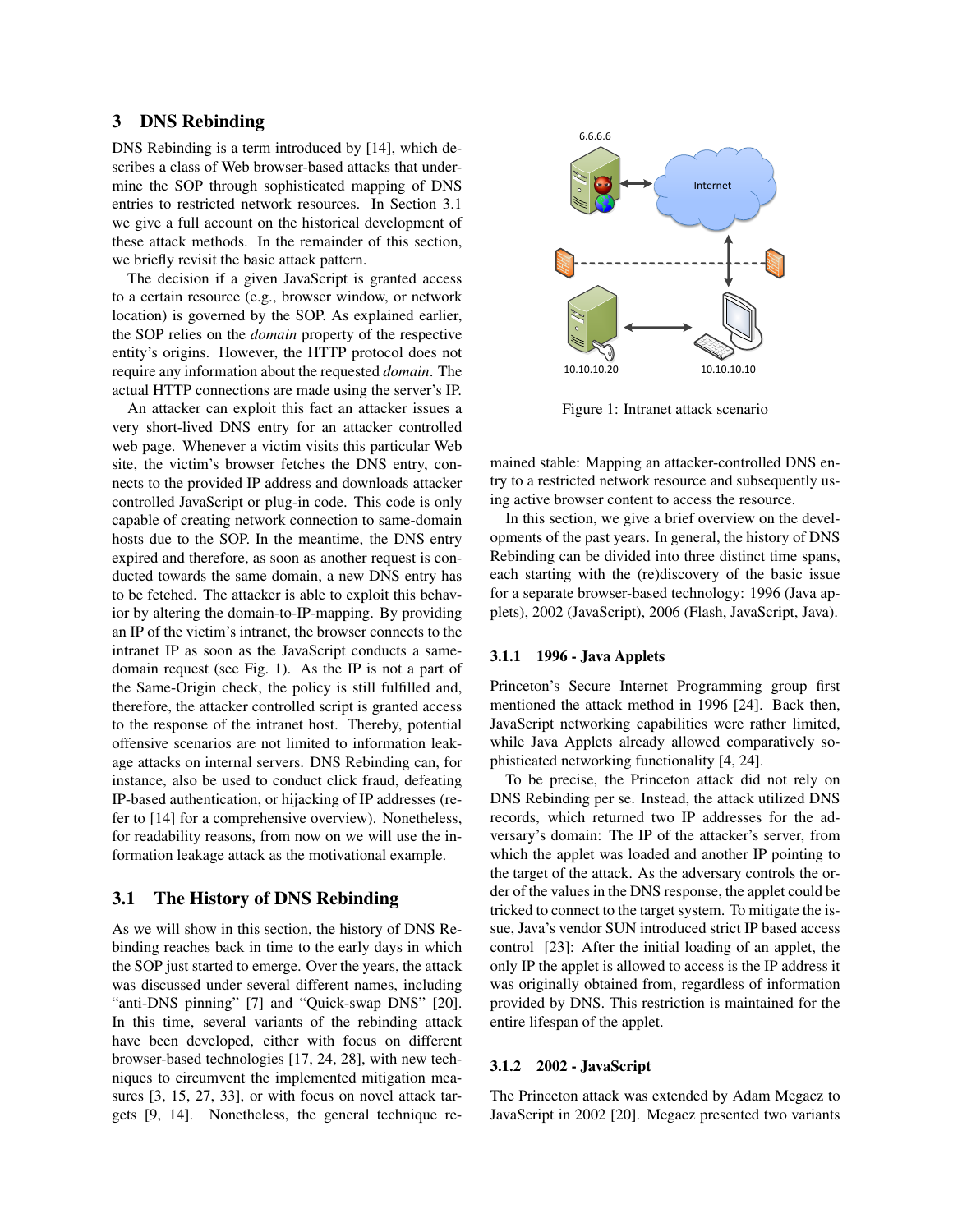of the attack. For one, he utilized domain relaxation. In this case, the malicious JavaScript was hosted on a subdomain of the adversary's server, e.g., *sub.attacker.org*. The DNS entry for the father domain *attacker.org* pointed to the internal host. After being loaded in the victim's browser, the script relaxed its document.domain value to the father domain and, thus, was subsequently granted access to the internal server. The second attack variant, named "Quick-swap DNS" was roughly equivalent to the general attack scheme presented in Section 3.

In response to Megacz's security advisory, Netscape implemented explicit "pinning" of the domain-to-IP mapping for the lifetime of the Web page. In addition, to mitigate the domain relaxation based attack, a patch was created that required both parties in a domain relaxation scenario to assign the document.domain property to the same value. Versions of Internet Explorer that followed Megacz disclosure, exposed behavior similar to Netscape's browser. However, in 2007 Microsoft's Dave Ross gave to record that the observed DNS pinning was incidental and not introduced as a security measure [29].

### 3.1.3 2006 - The full browser experience

In 2006, Martin Johns discovered a technique to reliably cause Firefox and Internet Explorer to drop any domainto-IP mapping, which in turn re-enabled the rebinding attack for JavaScript [15]. In the following months, several additional DNS Rebinding attack methods were disclosed: Kanatoko showed that Flash applets were also susceptible to the attack [17]. Also, Johns and Kanatoko documented a method to use the LiveConnect JavaScriptto-Java bridge to utilize Java methods in rebinding attacks [16]. Moreover, two further methods were discovered which allowed DNS Rebinding attacks on Java Applets: Rios and McFeters [27] tricked Java's applet cache by using multiple instances of the Java VM and David Byrne leveraged a mismatch in communication channels, in case the Java VM was configured to access the network with a Web proxy [3]. Finally, Dafydd Stuttard examined the effects of Web proxies on DNS pinning [33].

The susceptibility of the plug-in technologies Flash and Java enabled the usage of low-level socket communication in rebinding. This expanded the resulting attack surface towards non-HTTP network services. Furthermore, socket connections could be utilized to circumvent HTTP-based countermeasures, such as hostheader checking [7].

Additionally, multiple public demonstrations on the capabilities of the attack vector have been given. Notable in this context are the experiments by Jackson et al. [14]: Using a specifically crafted Flash advertisement delivered by a major advertising network, the group was able to take over 27,480 unique IPs for a total amount of less then 30 US dollars. In response to the disclosed attacks, the vendors of Flash and Java introduced further restrictions on their socket-level network capabilities.

# 3.2 Capabilities and limitations of available countermeasures

Over the years, several practical and experimental countermeasures to protect against DNS Rebinding attacks have been introduced.

### 3.2.1 DNS Pinning

As previously discussed, most browser and plug-in vendors primarily reacted to DNS Rebinding by introducing DNS Pinning. When DNS Pinning is used, a Web resource's IP-to-DNS mapping is maintained for a prolonged timespan, ideally exceeding the lifetime of the resource.While being able to provide basic protection properties, DNS Pinning has security and functionality drawbacks: For one, DNS pinning is inherently incompatible with all technical measures that rely on dynamic and potentially changing DNS answers, such as load balancing, active failover, disaster recovery [1], or Content Distribution Networks. Also, DNS Pinning is unable to protect if Web proxies are part of the communication path to the server [20, 33] or in content caching scenarios (more on this in Section 4).

### 3.2.2 Limiting internal IP ranges

Due to the specific nature of DNS Rebinding, internal servers are the prime target of the attack. Hence, several techniques have been presented that protect internal network resources against external scripts. In general, these approaches primarily protect resources hosted on the "private" netblocks of the IPv4 space, as defined by RFC 1918 [25]. For one, such protection can be implemented on the DNS level: DNSWall [2] is a daemon that is designed to be used in conjunction with an existing recursive DNS resolver. It filters out RFC 1918 addresses in DNS responses. Also, the OpenDNS service offers a similar option [35]. Furthermore, similar protection can be achieved within the browser: Opera refuses script code which was obtained from an external source to access internal RFC 1918 IP ranges. The Firefox extensions NoScript [19] and LocalRodeo [? ] can be configured to do the same.

The attempt to provide protection by restricting access to private IP ranges is necessarily incomplete. For one, network based access control is not limited to RFC 1918 ranges. In addition, bigger organizations, such as large companies or universities, do not always use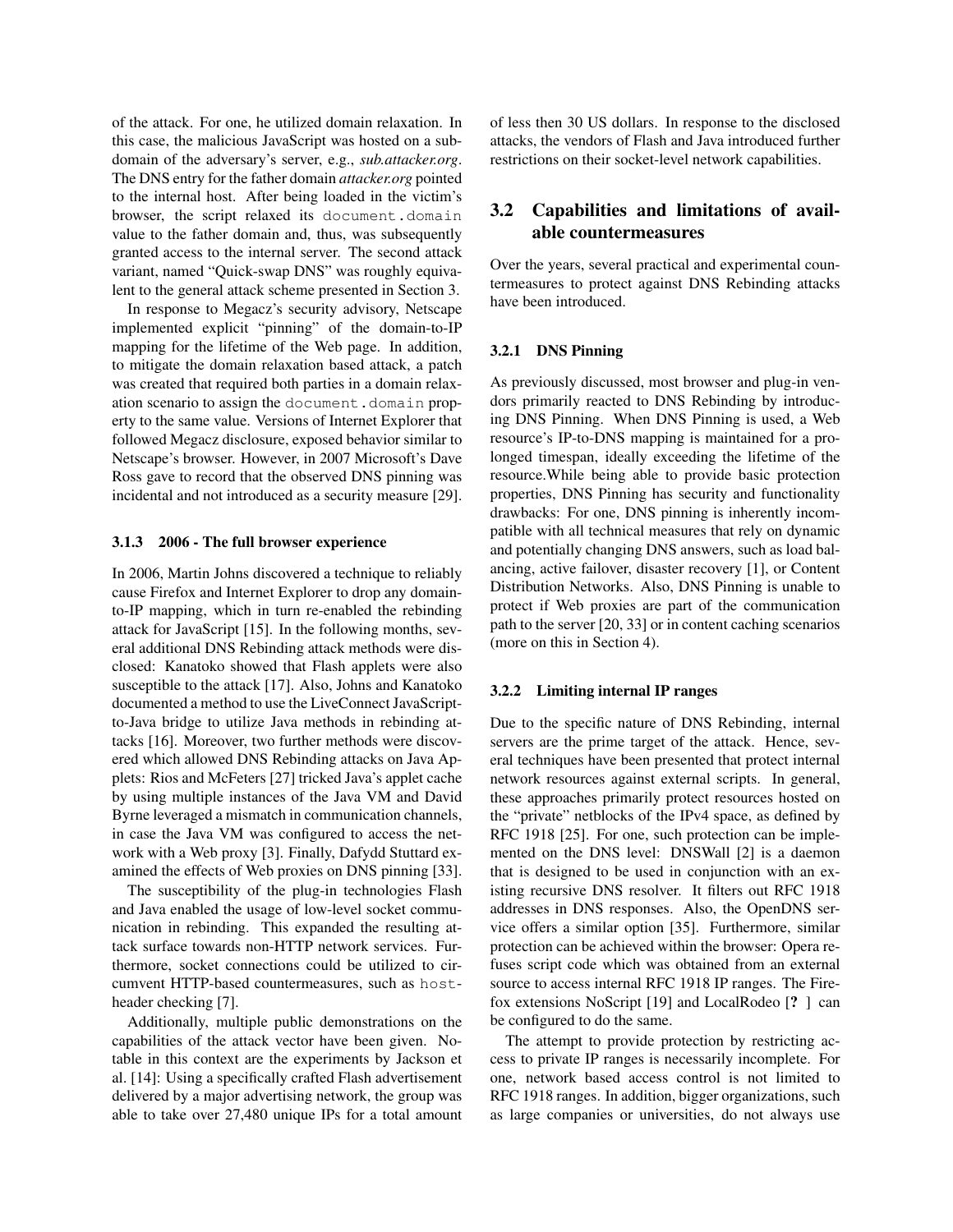RFC 1918 addresses for their internal networks. Furthermore, with the growing support for IPv6 many use cases for RFC 1918 addresses cease to exist, as there is no shortage of IPv6 addresses. Finally, Craig Heffner has demonstrated [9], that even in cases where access to the private IP ranges is protected against DNS Rebinding attacks, under certain conditions the adversary can use rebinding to gain privileged access to local network resources, if these resource listens both on a private and a public IP address.

### 3.2.3 Application-layer protection of servers

Servers can implement active protection against the attack. A straight forward choice is requiring authentication before an internal server can be accessed. As the rebinding attack utilizes the adversary's domain, preexisting authentication credentials, such as session cookies, cannot be abused by the attacker and, hence, the restricted data should be safe. Additionally, servers can implement host-header checking: The attacker's HTTP requests carry the domain name of the attacker's server in their host-header. Hence, the attack can be spotted and the access can be stopped, which usually is done by throwing a 400/500 server error or responding with a standard error message. However, this measure does not resolve the issue completely. The browser still allows the script to omit the request and receive the response. So even though, the server's data cannot be obtained, the attack vector may still leak valuable information to the attacker, such as validation that the server exists and material to do server-type and software fingerprinting. Also, while sounding straight-forward, host-header checking can be error-prone, as our experiments with CUPS has shown (see Sec. 5.2): Even though CUPS implements the check, the implementation is incomplete and grants an attacker access to a subset of the tool's data. Both techniques have in common, that they have to be introduced manually for each server on the application layer.

## 4 DNS rebinding using HTML5 AppCache

In the previous section we explained the basic mechanisms of DNS Rebinding. In order to counter these attacks browser vendors introduced a technique called DNS Pinning. In this section we show how this technique can be circumvented to reliably conduct DNS Rebinding attacks using the HTML5 Offline Application Cache.

# 4.1 Rebinding HTML/JavaScript content

pinning is to avoid the interaction of content that is served via the same origin, but received from different hosts. As soon as a DNS query is conducted, the browser pins the received domain-to-IP mapping. Subsequent requests conducted towards this origin are then exclusively sent to the host utilizing the "pinned" IP. Thus, while DNS pinning is active, content fetched from one origin always corresponds to the same host. Ideally, the pinning information should be stored as long as a resource resides within the browser. However, as mentioned already, DNS Pinning interferes with techniques such as load-balancing, active failover and disaster recovery [5]. The longer the pinning times, the bigger is the negative effect on these techniques. In the worst case, if the domain-to-IP mapping information are stored by the browser for an unlimited amount of time, these techniques would be more or less useless. Therefore, pinning durations differ substantially from browser to browser. However, all major browsers have one thing in common: As soon as the user closes the browser, the pinning information is automatically deleted. This also affects Web content which ended up in the browser's cache. Hence, a hunch about potential DNS Rebinding issues through cached content existed for some time [31].

The basic attack via cached content is similar to the general DNS Rebinding attack as described in Section 3. This time, however, we assume that DNS Pinning is in place and therefore the basic attack does not work as described. When caching comes into play, an attacker can re-enable the attack. This advanced attack, thereby, consists of two separate steps. In the first step the attacker lures the victim onto a prepared Web site and forces the browser to cache the attacker controlled contents. As DNS pinning is active this content is not yet able to launch a DNS Rebinding attack. However, browsers do not persist the domain-to-IP mapping and dispose it eventually. In the second step, at some later point in time, the attacker again lures the victim onto the Web page. This time the content is fetched from cache and therefore no DNS Queries or TCP connections are created. Only the origin information (protocol, domain, port) and the resources are retrieved from cache. When the cached resources attempt to create network connections to its own origin, no domain-to-IP mapping is available and therefore a fresh DNS Query is conducted opening up a vector for DNS rebinding.

Until today, it was difficult to launch such an attack as a browser's caching behavior is rather unpredictable and the adversary has only limited means to influence which content actually gets cached. The browser cache has a fixed size and in general handles cached content in a first-in-first-out fashion. Given the size of current Web sites, even a moderately used browser's cache fills up quickly and even recently cached content often gets discarded quickly [11]. Hence, depending on the given circumstances, the chances of keeping the attack script in the cache long enough for a successful attack tend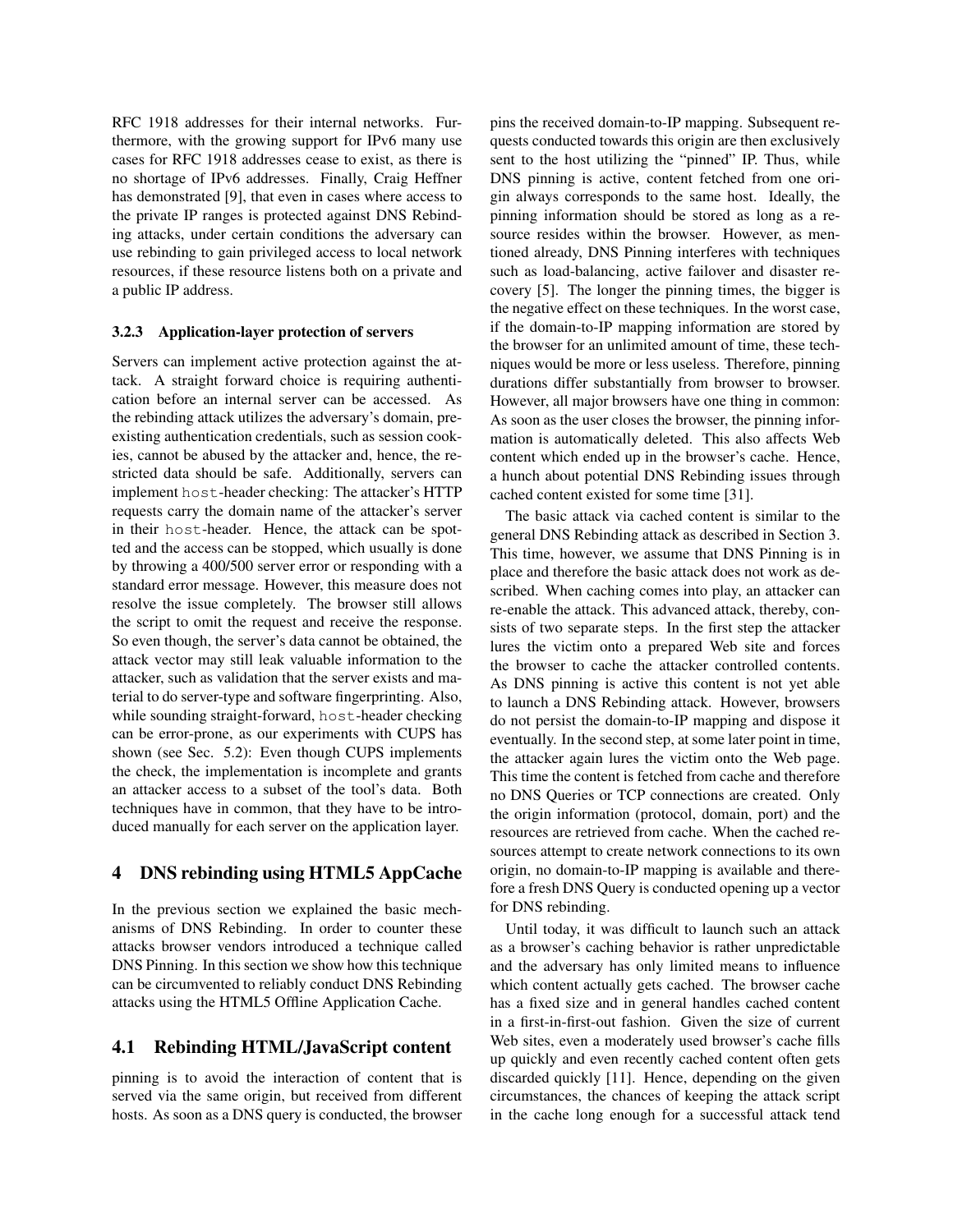to be small. This changes with the introduction of the HTML5 Offline Application Cache. Compared to a traditional cache the AppCache provides an attacker with two novel capabilities that make attacks feasible:

- *Controllable caching behavior:* Using the AppCache manifest, the attacker can advise the browser to cache certain resources in a reliable way. As soon as the resources are stored within the AppCache, they reside in the browser for a potentially unlimited amount of time (until the attacker's application or the user decide to empty the cache manually).
- *JavaScript API:* The AppCache provides an API that allows JavaScript to identify whether it was loaded from cache or via the network.

Using these two ingredients, an attacker can conduct reliable DNS Rebinding attacks: In the first step the attacker lures the victim onto his Web site. The Web site uses a manifest file to cache an adversary controlled Web page within the Application Cache. After the browser deleted the DNS Pinning information, the adversary waits until the user visits the same site again. This time the Web page is loaded from the AppCache and no domain-to-IP mapping is available. Using the App-Cache's JavaScript API, scripts contained in the page can verify that they indeed have been retrieved without network interaction. Hence, the cached script can now conduct same-origin requests towards the IP returned in the second DNS query (which the attacker controls completely). After the attacker's payload was loaded from cache, the AppCache revalidates the manifest file by downloading it from the attacker's domain. As this domain now points to the victim's IP address, the manifest will not be found and the cache will automatically be deleted (including the evidence for the attack). However, the attack has already taken place. In Section 4.2 we demonstrate, how an attacker is able to avoid the deletion of its content, in case he wants to conduct multiple attacks upon the same victim.

The attack demonstrated in this section only targets one specific victim. Nevertheless, the attack scheme can be extended to conduct large-scale attacks. Instead of conducting a rebinding attack directly on the main domain, the attacker could simply forward each user onto a distinct subdomain that can be rebound separately. As soon as one DNS query arrived at the attacker's DNS server for a specific subdomain, the DNS server could rebind the IP immediately. In the first step the user's browser pins the IP and therefore only sends one initial DNS request. Thus, if a second request arrives, the user's browser must have deleted the pinning information and is in need to refresh the information (opening the DNS Rebinding vector). The only challenge the attacker has to solve in step 2 is to forward the user to the same subdomain as utilized for this specific user in step 1. To identify whether the user has already conducted step 1 the attacker could simply utilize cookies that store the subdomain information on the victims computer until the next visit.

# 4.2 Utilizing multiple domains for reliable DNS Rebinding attacks

The previously described attack has one major weakness: As explained in Section 2.2, the AppCache revalidates the cache manifest after each access. If the manifest changed, files in the cache will be updated/deleted accordingly. Hence, in the last step of the attack, after the malicious script was fetched from the Application Cache, the browser revalidates the manifest file from the attacker's domain. Since the domain is, at this point in time, bound to the intranet host's IP, the browser requests the manifest file from the intranet host. As the file will typically not be available on the rebound server, the browser deletes the cached content. Nevertheless, the attacker is able to execute the malicious script at least once, as the cache validation takes place after the access to the cache. However, if the attack fails, e.g. because the user closed the browser before the script was executed completely, the attacker has to start the whole process of rebinding from scratch. For large-scale, automated attacks this is not a feasible solution. In order to overcome this issue, a more sophisticated attack scenario can be used. In this scenario, we are able to prevent the deletion of cached content after the rebinding step has taken place by utilizing two distinct domain names. Thereby, we are able to reliably repeat an attack multiple times without the need for rebinding a domain name over and over again. The attack thereby works as follows:

- 1. An attacker is in control of two domains (*attacker1.org* and *attacker2.org*) and the corresponding DNS server. In order to set up a DNS Rebinding attack, the attacker deploys an HTML document and an offline manifest to *attacker1.org*. The HTML document embeds (via frame, object or embed tags) active content (JavaScript, SVGs, Flash or Silverlight applets, etc) served by *attacker2.org*.
- 2. The attacker lures a user onto *attacker1.org*. Consequently, the user's browser renders the malicious HTML document and interprets the corresponding manifest file. Due to the instructions contained within the manifest, the browser caches the HTML document as well as the active elements.
- 3. By closing the browser, the user deletes the DNS pinning information. In the mean time, the attacker rebinds *attacker2.org* to the IP of an intranet host.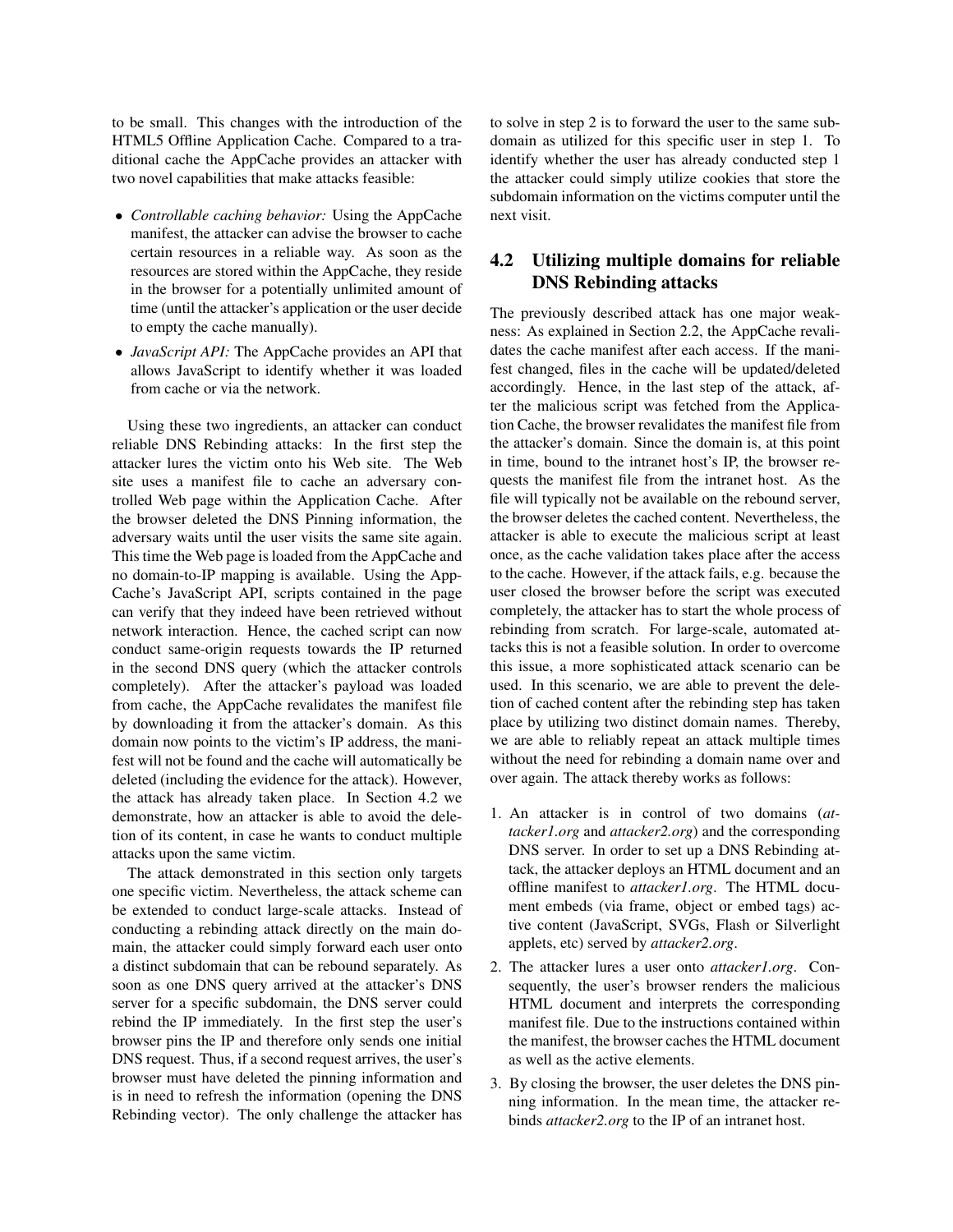4. The attacker again lures the user onto *attacker1.org*. The Web page and the active elements are loaded directly from cache. As the page utilizes embed, frame or object tags for embedding the active elements, these elements are executed within the origin of *attacker2.org*. Due to the fact that *attacker2.org* is bound to the intranet IP, the active content is now able to communicate with intranet applications.

*Analysis:* In this scenario, as opposed to the first attack, the manifest file resides on a domain that is not subject to rebinding. Hence, when the cache validation takes place, the manifest is still available. Consequently, the browser does not delete the cached content. This is an important fact as it simplifies the attack a lot. If we take, e.g., a corporate wiki containing a multitude of information, the extraction and transfer of the data to the attacker would consume a large amount of time. However, the attacker can only extract the data while the user still visits the malicious Web site. If the user leaves the Web site before all parts of the data were extracted, the attacker is able to again lure the user onto the vulnerable page to continue the extraction process instead of needing to re-iterate the first rebinding step.

## 4.3 Caching of plug-in content

As mentioned before, the AppCache can be used to store cross-domain resources for offline usage, which is a key enabler for the attack described in the previous section. However, the browser implementations differ in the way they utilize the cache when it comes to cross-domain caching and in the way they defend against rebinding attacks. In this section we shed light on these differences and explain how an attacker can make use of them.

HTML/SVG documents Caching of HTML and SVG documents works across all browsers in the same-domain scenario. However, when it comes to cross-domain caching the behaviors of browsers differ substantially. For the second attack, a distinct document embeds an HTML or SVG file from a second domain via frame or object tags. The manifest file resides on the first domain, hence referencing the HTML/SVG file across domain boundaries. While WebKit-based browsers (e.g Safari, Chrome) and Internet Explorer do not fetch such embedded cross-domain resources from cache, Firefox and Opera expose a different behavior: Opera fetches both, content embedded via frame and via object tags, from the AppCache. Firefox, however, only fetches HTML/SVG documents from cache when they are embedded via object tags. Therefore, the advanced attack does not work within Safari or Chrome when utilized in combination with JavaScript. To overcome this issue an attacker can utilize plug-ins such as Flash or Silverlight.

Silverlight All popular desktop browsers except Internet Explorer 10 support the cross-domain caching of Silverlight applets within the offline application cache. This behavior can be abused to conduct DNS Rebinding attacks within these browsers. A Silverlight applet is, similar to JavaScript, able to conduct requests and read the corresponding responses. Hence, the abilities are similar to the HTML/SVG case, but the desktop browser support for the complex attack is better. Mobile browsers, however, are not able to execute Silverlight applets.

In earlier versions of Silverlight, it was possible to also create arbitrary socket connections to same-domain hosts. Fortunately, those capabilities are nowadays severely limited by the underlying security model which only allows opening of a socket connection when the receiving host explicitly grants this connection by setting up a whitelisting policy on port 943. If port 943 is closed, the Silverlight plug-in attempts to download the policy file from the Web server's root directory. Using the HTML5 Offline Cache, an attacker is able to cache such a cross-domain policy at the Web server level. This allows an attacker to open arbitrary socket connections to the rebound IP. As this behavior was already misused in earlier rebinding attacks, Microsoft limited the connection capabilities of Silverlight to a very restricted port range (4502-4534), effectively reducing the impact of such attacks.

Flash Similar to Silverlight, browsers also cache Flash applets within the AppCache. Hence, Flash can be used as an alternative to Silverlight when conducting a DNS Rebinding attack with multiple domains. Thereby, Flash also has the ability to create HTTP requests towards same-origin resources without restrictions. However, Flash has two major advantages over Silverlight:

- 1. *Widespread adoption:* Although its market share decreases, Flash is still present in about 95% of all browsers [26] (including some mobile browsers).
- 2. *Less restrictive SOP for HTTP requests:* Flash only includes the protocol and the domain into its crossdomain decision making process [34]. Hence, a Flash applet is able to send requests to any same-domain port and receive the corresponding responses. This behavior can be used to conduct DNS Rebinding attacks on non-HTTP-based intranet services.

Java Java applets do not utilize the browser's App-Cache. Instead, Java uses its own caching mechanism that defends against DNS Rebinding by storing the IP address of the host that served the applet. When conducting a HTTP or Socket connection the applet is only allowed to connect back to the same IP adress.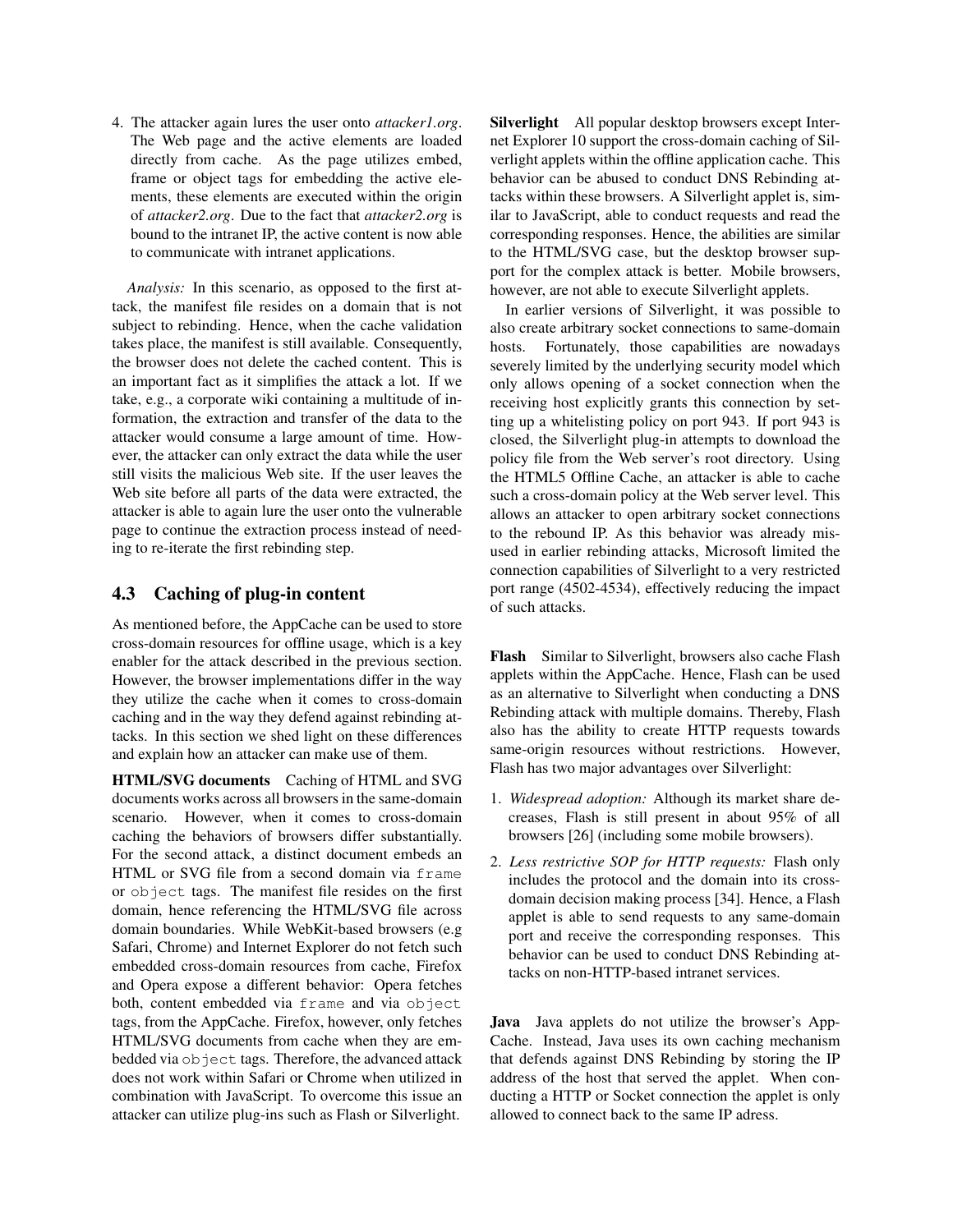| <b>Browser</b>   | SD | <b>TD SVG</b> | TD F | <b>TD SL</b> |
|------------------|----|---------------|------|--------------|
| <b>IE 10</b>     |    |               |      |              |
| Firefox $14.0.1$ |    |               |      |              |
| Chrome 21        |    |               |      |              |
| Safari 5.1       |    |               |      |              |
| Opera 12         |    |               |      |              |

\*: Opera prevents access to RFC 1918 addresses.

Table 1: Desktop browser & Attack Overview

Other plug-ins Beside Flash, Silverlight and Java there is a multitude of other plug-ins which can potentially be abused to conduct the presented attacks. If a plug-in applet can be cached within the browser's Offline Application Cache, it is very likely that it can also be used for the outlined rebinding attacks.

## 4.4 Summary

As seen in this section, there are a lot of technologies that can be abused by an attacker to gain novel capabilities in the context of a rebinding attack. In order to summarize our findings, Tables 1 and 2 outline which desktop and mobile browsers are vulnerable to the presented attacks.

As seen within the tables, the attack including a single domain (denoted as SD) works within every browser. The attacks comprising two distinct domain names (denoted as TD) affect mainly desktop browsers. The reason for this is the missing plug-in and SVG support within mobile browsers. Furthermore, the mobile versions seem to be more error-prone: The mobile version of Chrome was not able to render our SVG test case (it showed a 404 page, although the server logs indicated that the resource was properly requested), Android's standard browser even crashed every time it loaded a Flash file from cache.

# 5 Practical Attacks

To demonstrate the impact of the outlined vulnerabilities, we deployed a real-world setup including three distinct hosts (depicted in Figure 1). In this setup we investigated the susceptibility of two applications (Polipo and CUPS) by conducting the attack described in Sec. 4.2

## 5.1 Polipo

Our first attack targets a light-weight proxy server called Polipo, which can be used to connect to the TOR anonymizing network. To simplify the handling, Polipo offers a Web interface for configuration purposes. By default, this interface listens to port 8123 and does not defend against DNS Rebinding attacks. Via the Web inter-

| <b>Browser</b>  | <b>SD</b> | <b>TD SVG</b> | TD F  |
|-----------------|-----------|---------------|-------|
| Mobile Safari   |           |               | n.a.  |
| Android Browser |           | n.a.          | Crash |
| Mobile Chrome   |           | Error         | n.a.  |
| Mobile Firefox  |           |               |       |

Table 2: Mobile browser & Attack Overview

face, a user is able to configure the proxy settings, which are, obviously, security critical.

To evaluate Polipo's resilience against our DNS Rebinding attack we successfully conducted an attack as described in Section 4.2. Due to the fact that Polipo does not implement any countermeasures against DNS Rebinding, our malicious requests were processed as if the Web application itself created it. Via this attack, we were able to remotely change the settings of the proxy server. Beside the standard proxy functionality, Polipo also offers Web server functionality that can be abused by an attacker to download arbitrary files from the attacked host. The Web server is by default only serving the configuration interface. However, the Web server's configuration can also be changed via the configuration interface. In order to steal arbitrary files, an adversary could simply set the Web server's root directory to the server's root directory ("/" on Unix-based systems), effectively exposing all the files on the host to the outside world. For example, by requesting *http://attacker2.org:8123/etc/passwd* (were attacker2.org is already bound to the internal host) our malicious script was able to extract the information on all the registered user accounts.

# 5.2 CUPS

CUPS is a printing system for Unix-based operating systems. It offers a web-based administration interface running on port 631 (accessible via localhost only). Via this interface a user can administer the installed printer, monitor print jobs and configure the print server. Interestingly, the main administration panel of CUPS protects against DNS Rebinding attacks by checking the HTTP host header. Some features also require proper authorization, consequently, mitigating the risk of unauthorized access via DNS Rebinding. Nevertheless, it is still possible to extract valuable information out of the administration interface via a DNS Rebinding attack. The reason for this is an insufficient protection of log files that are accessible via the Web interface. While the main administrative functions are protected, the page and error log files can be accessed with arbitrary host headers. This allows an attacker to extract the log files containing sensitive information via DNS Rebinding attacks:

Error log: The error log contains information on failed print jobs, which can be used for reconnaissance of a corporate intranet. When a print job fails, technical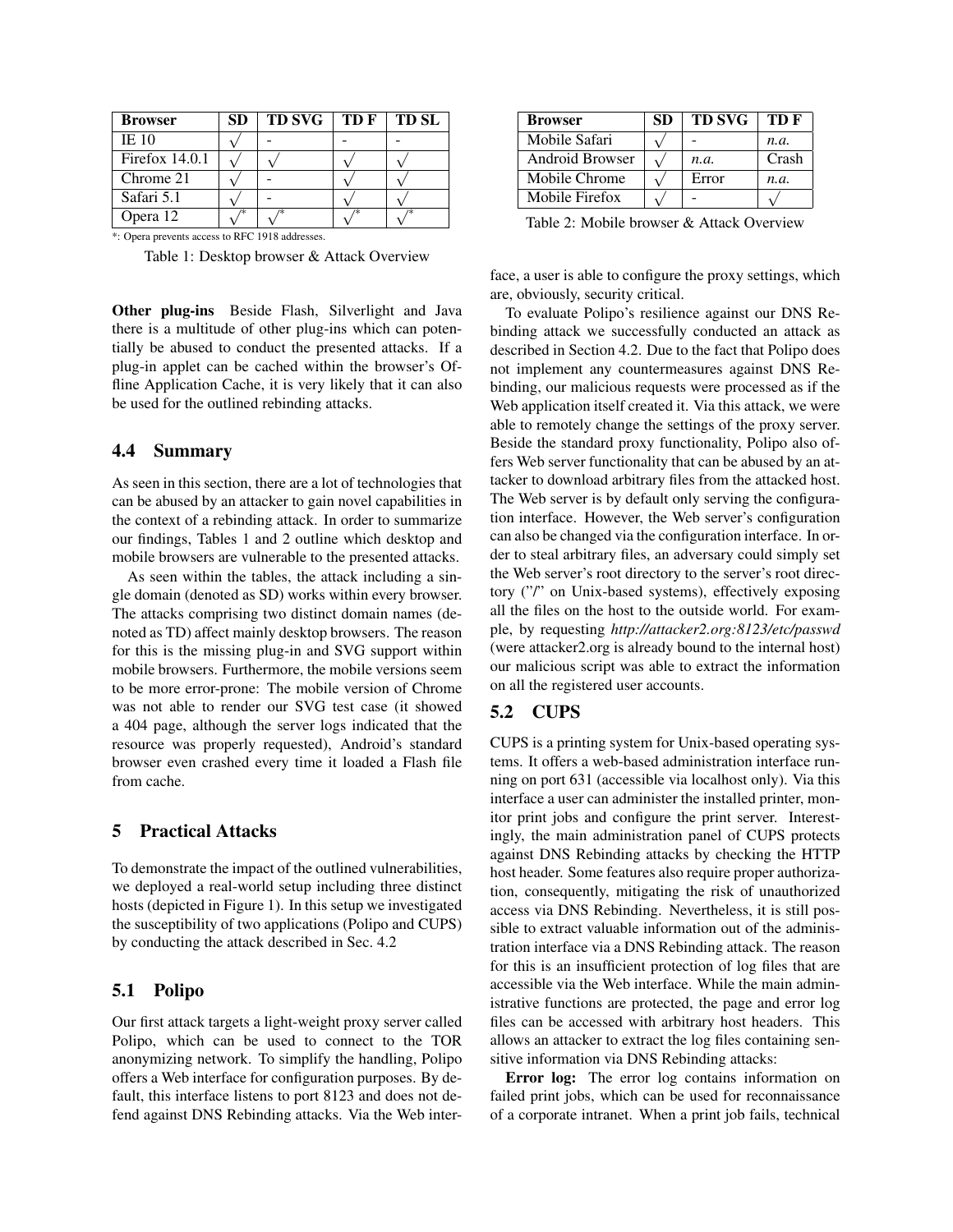details are written into the logs, including the username of the creator, exact information on the printer addresses and the administrator of the printer. Furthermore, it contains information on the root directory of CUPS as well as the value of the current PATH variable of the machine CUPS is running on.

Page log: The page log gives an overview over the past print jobs sent to a printer. By extracting the page log, the adversary receives the names and dates of the documents that were printed via CUPS. On our test system, running Mac OS, we were able to extract the complete printing history of over one year. Thereby, the name of a document reveals a lot of information such as absence dates of the employee, data on intellectual property, etc.

# 6 Extending the Same-Origin Policy

As shown in Section 3.1, DNS Rebinding is a constant problem of the Web application paradigm (as witnessed in 1996, 2002, and 2006). Taking the attack method presented in this paper into account, this is the fourth time that wide-scale DNS Rebinding issues are discovered, even though the basic problem is known since 1996 and has received considerable attention. Hence, it is safe to conclude that DNS rebinding is a fundamental, protocol-layer flaw of the Same-Origin Policy, which is not solvable with the existing means. As discussed in Section 3.2, all currently available remedies are either incomplete (e.g., protecting specific IP ranges) and/or have to be implemented explicitly on the server-side's application layer (e.g., host header checking).

In this section, we show how the Web interaction paradigm can be extended in a non-disruptive manner to enable a robust protection. For this purpose, we first state our design goals (Sec. 6.1) and conduct a rootcause analysis of DNS rebinding (Sec. 6.2). Then, we introduce the "Extended Same-Origin Policy (eSOP)", starting with simple scenarios (Sec. 6.3) and then iteratively explaining how the policy handles non-trivial cases (Sec. 6.3.1 and Sec. 6.3.2). Finally, after stating the eSOP's decision logic (Sec. 6.3.3), we show how the policy protects against DNS Rebinding attacks (Sec. 6.3.5).

### 6.1 Design goals

Before going into detail concerning our solution, we briefly discuss the goals which steered its design process. As stated above, we are not aiming to create band-aid solutions or incomplete protection measures. Instead, the goal is to introduce a fundamental solution that is capable of completely solving DNS Rebinding. In this context, our design goals were as follows:

(DG1) Client-side enforcement: The Same-Origin Policy is a client-side security policy. Hence, all aspects of the policy decision and enforcement process should be conducted in the Web browser.

(DG2) Protocol layer: It should be avoided that Web applications have to explicitly implement protection or decision logic on the server-side's application layer. Instead, the designed solution should be capable of providing transparent protection by default purely on the protocol layer.

(DG3) Dedicated security functionality: The history and present of the Web is full of cases in which nonsecurity features were (mis)used to realize security functionality. In many cases, the resulting security properties were fragile, often incomplete and not necessarily future proof. Therefore, we do not want to rely on non-security features (i.e., the host header). Instead, dedicated functionality shall be introduced where necessary.

(DG4) Non-disruptive: The solution should be backwards compatible. This means, if a given application scenario involves an entity (i.e., Web server or browser) that does not yet implement the solution, the Web application should not break and the security properties should transparently revert to the currently established state.

## 6.2 The three principals of Web interaction

As explained in Section 2.1, the Same-Origin Policy's duty is to isolate unrelated Web servers. To do so, the SOP enforces access control in the browser, based on the "origins" of the corresponding resources. In this context, such origins are derived from the URLs that are associated with the interacting resources - usually the URLs of the enclosing document objects. Hence, the semantics of the SOP are built around two principals: The *browser* for enforcing the policy and the *server(s)* for providing the resources which are the subjects of the policy decision.

However, the entities involved in the implementation of the SOP differ: While the *browser* remains in charge of enforcement, the underlying informations are not provided by the involved Web *server(s)*. Instead, the *network* in the form of Domain Name System and IP addresses is utilized to associate the URL-values to the server resources. Hence, the principal that is central to the SOP's purpose, the *server*, is not even involved in the actual policy decision. Even worse, security characteristics associated with the *server* are governed by *network* resources that are not necessarily controlled by the server's owner. As a consequence, a crucial mismatch exists between the semantics and the implementation of the SOP. As seen above, DNS Rebinding takes advantage of this mismatch. In a rebinding scenario, the attacker utilizes *network* resources under his control to undermine the security characteristics of the *server*.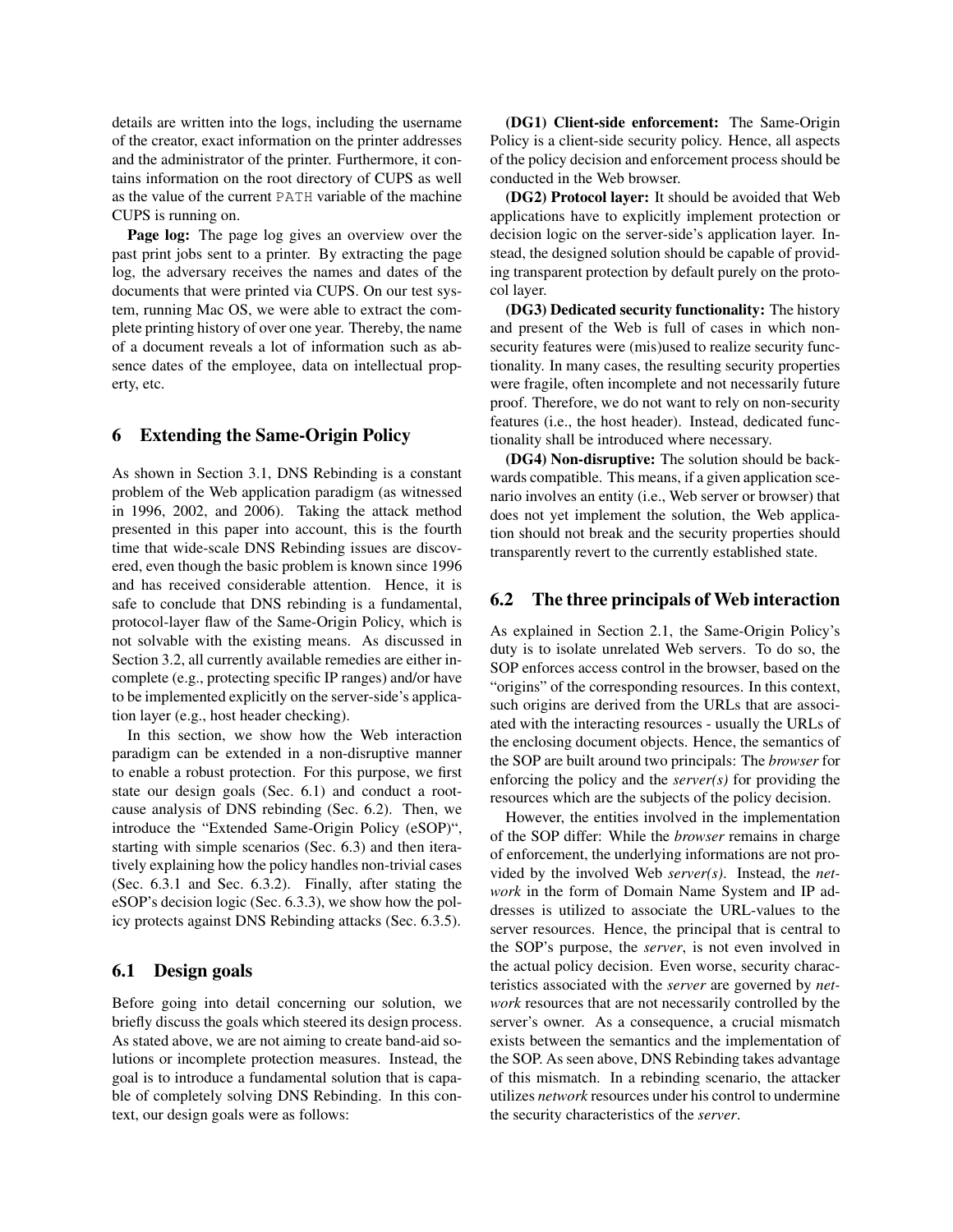In summary, the Web application model actually spans three principals in total: The *browser*, the *server*, and the *network*. Hence, to address the currently existing mismatch between policy semantics and implementation, it is necessary to investigate approaches that involve the *server* in the policy decision process.

# 6.3 eSOP: Extending the SOP with explicit server-origin

When considering the SOP from an abstract point of view, a Web "origin" defines the trust boundaries of a Web application. Everything within the application's origin is fully trusted, everything outside is completely distrusted. Additional browser capabilities, such as domain relaxation (see Sec. 2.1) and CORS [36], provide methods to selectively widen the application's trust boundaries. In the last section, we observed that the Web server itself is left out of the equation in the SOP's current implementation. This is counterintuitive, as among the involved parties, it is the Web server that should be able to set its own trust boundaries. However, the Web server can only indirectly influence the browser's enforcement decisions. Hence, to resolve this shortcoming, we propose to extend the SOP to include Web server-provided input. For this purpose, our approach expands the current, triple-based SOP with a fourth component that is provided by the server. Simplified, our proposed extended Same-Origin Policy (eSOP) works as follows: All HTTP responses of a given server carry explicit, serverprovided information of the server's trust boundaries. From now on, we refer to this information as the *serverorigin*. Thus, in the extended model, a Web origin consists of the quadruple {*protocol, domain, port, serverorigin*}. In consequence, whenever the browser conducts an eSOP check, not only the classic protocol/domain/ port triple has to match, but also the *server-origin* values.

*Example 1 (standard behavior):* For simple cases, a Web origin's *domain* and *server-origin* values should not differ. Take for instance a script running under the origin {*http, example.org, 80, example.org*}. This script attempts to access a document in an iframe which also has the origin {*http, example.org, 80, example.org*}. All four elements of the respective Web origins match, thus, the eSOP is satisfied and the access is granted.

### 6.3.1 Multiple domains as server-origin

However, last section's simplified policy decision logic is not sufficient to cover all application scenarios, that are allowed with the current SOP. This primarily concerns Web applications which can be accessed via multiple domain names. For instance, many Web applications do not distinguish between the main domain name (e.g., example.org) and its "www" counterpart (i.e., www.example.org). Similar scenarios exist for applications accepting requests for multiple top-level domains (e.g., example.com and example.net). Hence, for resources served by such applications, it is not straight forward to decide what their corresponding *server-origin* is. As stated in design goal 6.1, our solution shall not require the implementation of application-layer decision logic on the server-side. In consequence, a solution is needed which allows server-side configuration on the protocol-layer. For this reason, the eSOP permits that the server specifies more than one domain value as its *serverorigin*. This way, the *server-origin* precisely specifies a server's trust boundaries, i.e, the set of domains which it grants access in a same-origin context. Furthermore, we adjust the criteria under which two Web origin quadruples comply to the eSOP: The eSOP is satisfied if and only if the classic *protocol/domain/port* values of both quadruples match and the domain value of the acting origin (i.e., the origin of the script) is included in the *serverorigin* of the resource which the script tries to access.

*Example 2 (multiple server-origins):* A Web application available via *example.org* and *www.example.org* specifies its *server-origin* as a tuple of both domains:  $\langle example.org, \, \textit{www.example.org} \rangle$ . A script running in a document under the origin {*http, example.org, 80,*  $\langle example.org, www.example.org\rangle\}$  tries to access a document in a iframe which also has the origin {*http, example.org, 80, \example.org, www.example.org*}}. As the script's domain value (*example.org*) is included in the target document's *server-origin* list h*example.org, www.example.org*), the eSOP is satisfied and, thus, the access is granted.

#### 6.3.2 Handling domain relaxation

The specific matching criterion for *server-origin* also allows simple and robust handling of domain relaxation via setting the document.domain property during clientside execution: As long as the newly set origin is still in the target resource's list of domains, the eSOP allows access under the relaxed domain values. This even works in situations in which the individual subdomains are handled by separate Web servers with potentially different *server-origin* configurations.

*Example 3 (domain relaxation):* Take a Web application on *example.org*, which has multiple subdomains, including *sub.example.org*. The application's subdomains are handled by dedicated Web servers. Furthermore, the *example.org* server hosts all resources that are shared among the subdomains. A script is executed under the extended Web origin {*http, sub.example.org, 80,*  $\langle sub.example.org \rangle$ *.* Furthermore, the browser provides a reference to a resource from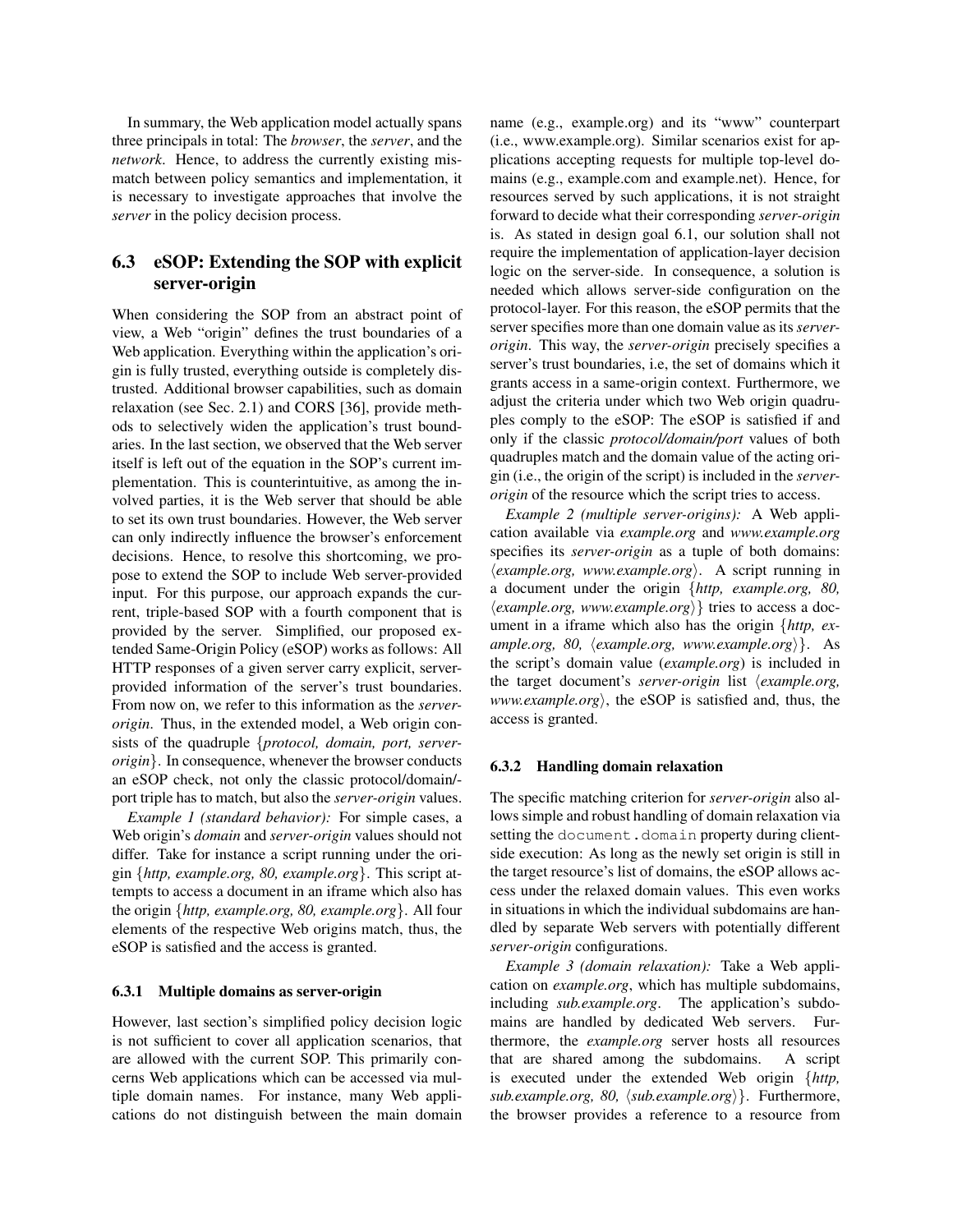the main application with the origin {*http, example.org,* 80,  $\langle example.org \rangle$ . The script assigns the value *example.org* to the document.domain property, thus, effectively relaxes its domain value to the fathering domain. As a result, the script's effective origin is now  $\{http, example.org, 80, \langle subexample.org \rangle\}.$  Consequently, the eSOP is now satisfied in respect to the referenced resource, as the script's domain value is included in the domain set of the resource's *server-origin*, and the access is granted.

### 6.3.3 The eSOP decision logic

To sum up, we now give a precise definition of the eSOP.

The eSOP is satisfied iff: {*prot*1,*domain*1, *port*1} == {*prot*2,*domain*2, *port*2} and *domain*1 ∈ *server-origin2*

If the *server-origin2* property is empty, the second criterion always evaluates as "true".

The last condition of the eSOP provides robustness and backwards compatibility with the old behavior. In addition, to facilitate flexible and easy configuration, we follow the example of the Content-Security Policy format [32], and allow the usage of wildcards for subdomain values within the set of domains in the *server-origin*, e.g.,  $\langle$ \*.domain.com $\rangle$ .

#### 6.3.4 Communicating the server-origin

The final missing puzzle piece is the exact method, how the server communicates the *server-origin* property of his resources to the browser. We propose to introduce a dedicated HTTP response header, X-Server-Origin, that carries the *server-origin* property in the form of a comma-separated list.

Choosing this approach has several advantages: Foremost, it is compatible with the caching behavior of Web browsers. Web browsers are already required to cache HTTP response headers along with the actual resources, as they otherwise would not be able to properly interpret the cached content after retrieving it from storage. Also, unlike DNS or IP-based protection schemes, properties communicated via HTTP response headers are preserved when the browser accesses the network via a Web proxy. Finally, adding features using new response headers is non-disruptive, as older browsers simply ignore unknown response headers. Furthermore, implementing server-driven security functionality via HTTP response headers is a proven technique. In the recent past, several security measures have successfully been introduced, that leverage response headers, such as Clickjacking protection via the X-Frame-Options header [22], protection against SSL-stripping attacks via the Strict-Transport-Security header [12], Content Security Policies, that are set using the X-Content-Security-Policy or X-WebKit-CSP headers [32], and cross-origin resource sharing which utilizes the Allow-Fromheader [36].

#### 6.3.5 The eSOP and DNS Rebinding

In the previous sections, we discussed the semantics of the eSOP and the reasoning behind the corresponding design process. Now finally, we show that the eSOP is indeed capable of prevention DNS Rebinding attacks. To conduct a DNS Rebinding attack, the adversary maps the DNS setting of a *domain* to the IP address of the targeted Web server. However, the attacker controlled *domain* value is not in the Web server's trust boundary. In consequence, the value will not be included in the list of domain values in the server's *server origin* property. Therefore, the eSOP check will necessarily fail.

*Example 4 (DNS Rebinding):* The attacker controls the domain *attacker.org*. His goal is to access an internal wiki server under the domain *wiki.corp*, which sets a corresponding *server-origin*. In the first step of his attack, the adversary tricks the victim to access the *attacker.org*, which still is mapped to a Web server IP under his control. Hence, the script is handled by the browser under a Web origin of the form  $\{http, attacker.org, 80, \langle \dots \rangle\}.$ Please note, that this Web origin's *server-origin* property is fully controlled by the attackers, as he creates the corresponding HTTP response. However, this does not cause any issues, as the *server-origin* of the acting script is irrelevant for the eSOP decision process. Then, the attacker conducts the DNS Rebinding step. Now, the DNS entry of *attacker.org* points to the IP address of the internal server. From this point on, the browser will interpret all resources from the server under the Web origin  $\{http, attacker.org, 80, \langle wiki.corp\rangle\}.$  Following the rebinding step, the attacker's script attempts to access Web resources that are provided by the internal server. However, as the attacker's script carries the *domain* property *attacker.org*, which is not included in the list of domains in the server's *server-origin*, the attack fails, even though the classic *protocol/domain/port* SOP is satisfied.

#### 6.3.6 Invalid eSOP origins

In [13], Jackson and Barth examine a set of proposed SOP variants with finer-grained origins. Among other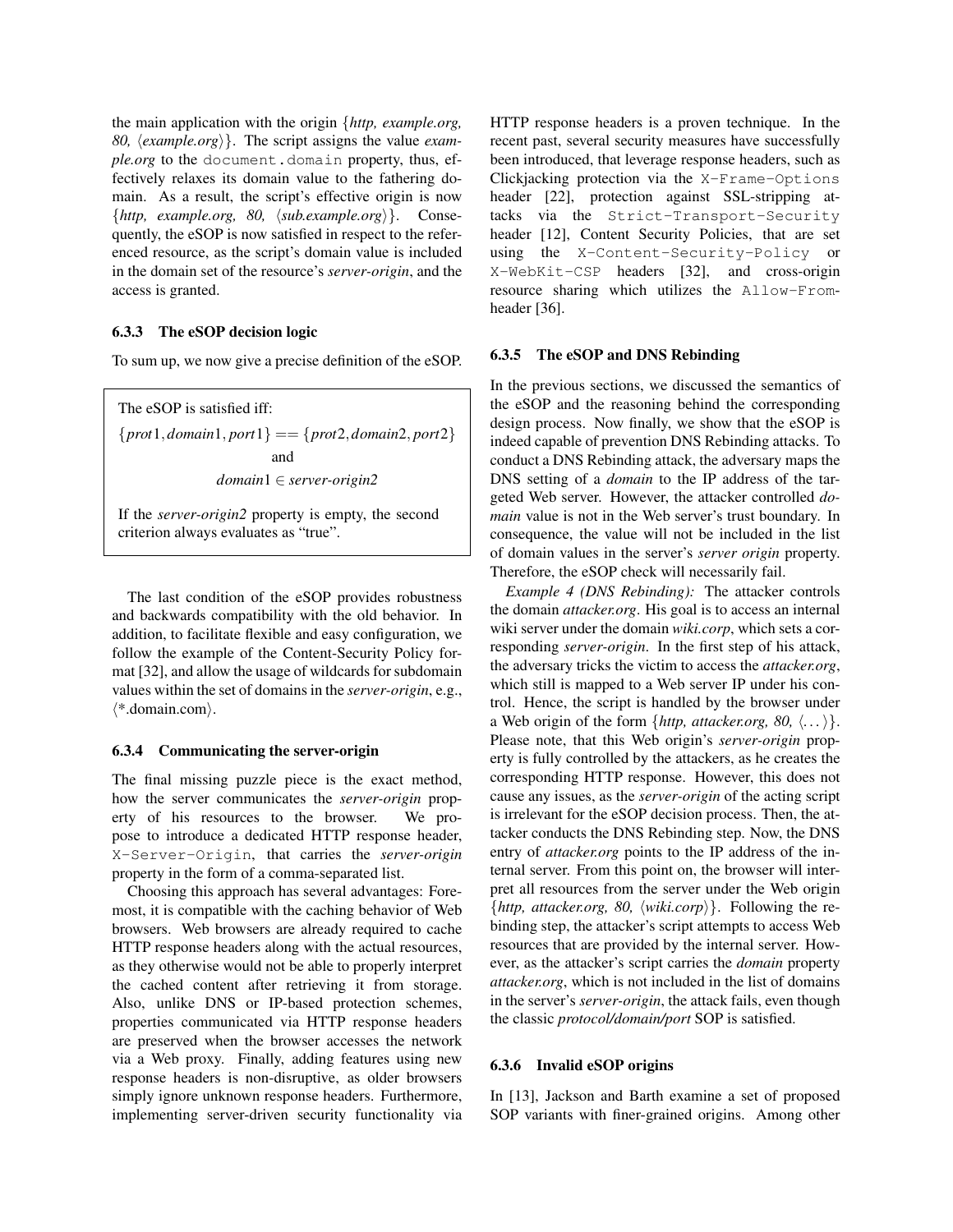techniques they discuss two approaches closely related to the eSOP: The Locked SOP and IP-based origins (for details on these techniques please refer to Sec. 8), which provide basic protection against DNS Rebinding attacks. For both techniques they uncover a loophole which reenables DNS Rebinding attacks, even if the refined SOP variant is in place: Take a Web page on an internal host which intends to import a JavaScript file from the same host using a relative URL (see Lst. 3).

```
Listing 3: Direct script include using a relative URL
```

```
1 <script src="jquery.js"></script>
```
This Web page is retrieved by the browser using the adversary controlled hostname *attacker.org*, which resolves to the intranet IP *10.10.10.10*. Then, before the script tag is interpreted the rebinding step takes place. *Attacker.org* now points to *6.6.6.6* which is owned by the adversary. Unlike JavaScript execution, HTMLbased script includes are not subject to origin restrictions. Hence, a refined SOP has no direct effect here and the script code is retrieved from the adversary's host, circumventing the protection of the refined policy. Fortunately, in the case of the eSOP such situations are reliably detectable. The following condition holds for all HTML documents with origin {*prot, domain, port, server-origin*} that were retrieved from an attacked host:

## *domain* ∈/ *server-origin*

This necessarily results from the fact that the adversary cannot control the *server-origin* of the internal host, which only contains domain values within the server's trust boundaries (which obviously excludes the adversary's sites). In such cases, we label the page's Web origin as *invalid*. For Web documents with an *invalid origin* caching is disabled and strict DNS pinning is enforced for the whole browser session, effectively closing the loophole.

## 6.4 Security evaluation

As shown above the eSOP protects against DNS Rebinding attacks, without requiring additional server-side logic or specific actions on the client-side. As soon as the X-Server-Origin header is present, the browser is capable of transparently enforcing the policy, fulfilling design goals (DG1) and (DG2). Furthermore, due to communicating the *server-origin* in the form of an HTTP response header, the protection is robust in scenarios which caused other countermeasures to fail: HTTP response headers are cached alongside with the actual cached resources. Hence, the *server-origin* is maintained even in long-term caching scenarios, effectively closing the attack vector which is the subject of Section 4. In addition, currently problematic scenarios, in which the browser has no control over the domain-to-IP mapping, e.g., through a Web proxy, can be handled conveniently. The X-Server-Origin header is preserved, even if Web proxies obstruct the link between domain name and server address. Hence, the attack scenario described in [33] (see also Sec. 3.1) is not feasible anymore. Finally, the eSOP is at least as strong as the currently implemented SOP: The *protocol/domain/port*-triple is still required to match, as it is by the classic SOP. Thus, it is a necessary condition that the access to a resource is granted under the SOP for the eSOP to be satisfied. Therefore, implementing the eSOP will never lead to security degradation.

# 6.5 Functional evaluation

The eSOP is fully backwards compatible to the classic SOP. In cases that either the browser does not implement the extended policy or the Web server does not provide a X-Server-Origin header, the enforced policy transparently reverts back to the standard behavior of matching *protocol/domain/port*, fulfilling design goal (DG4).

A major concern during designing the extended policy was the aspect of maintainability: Especially in large set-ups that span multiple Web servers, ensuring that all server installations provide the exact same values for the *server-origin* property, is an unrealistic hard requirement. Fortunately, the eSOP's specific *server-origin* matching criterion (see Sec. 6.3.3) allows a robust and flexible handling of such situations. The eSOP does not require the *server-origin* values to match exactly. The only requirement is, that the acting domain is whitelisted in the receiving *server-origin*. Hence, even in situations of slightly different server configurations (much like in Example 3, Sec. 6.3.2), the functionality of the Web application remains undisturbed. Additionally, this robustness property also allows*server-origin* settings to change in long term caching scenarios. As long as the initial domain requirements of the cached resource remain fulfilled, the server's *server-origin* setting can be extended or modified without causing interoperability problems.

Last but not least, an adaption of the eSOP would obliterate the requirement of DNS Pinning for security reasons completely. Hence, for servers that provide the X-Server-Origin header, the DNS TTL value can be as small as desired. No security degradation will occur, when browsers respect such small TTL values. This in turn allows easy setup of highly flexible loadbalancing and error-correcting network setups with multiple, redundant servers.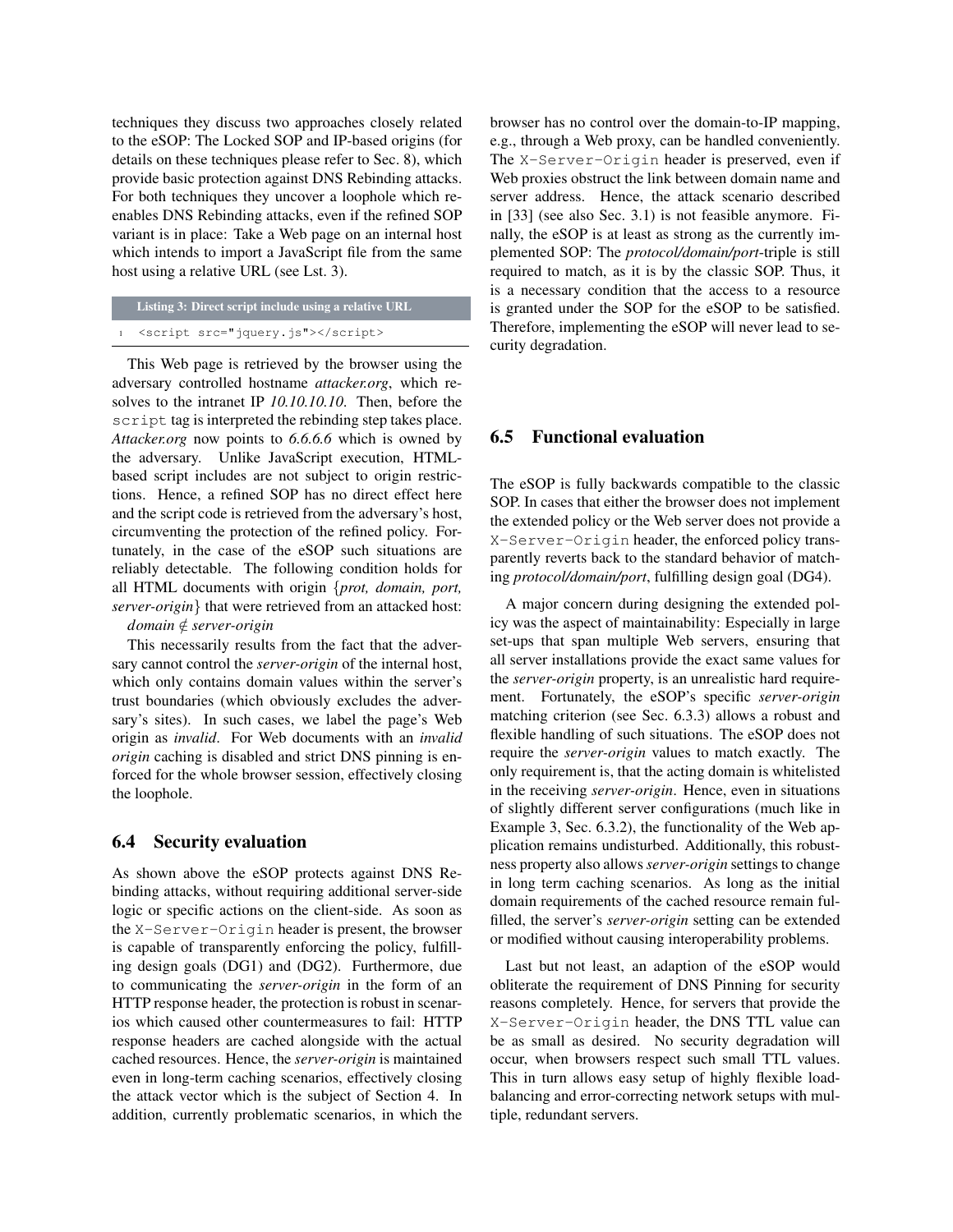### 7 Practical Implementation

In order to validate the feasibility, security and functionality properties of the eSOP, we implemented it for the Chromium Web browser [6]. Thereby, we enhanced the so-called Security-Origin which stores the "protocol, domain and port"-triple of a Web site by adding the proposed *Server-Origin*. Data stored within this data structure is provided by the X-Server-Origin response header. Our implementation allows the header to have two types of values. If the server does not send the header or sends an empty header, we assume that it does not implement our approach or wants to opt-out of the protection mechanism. In these cases, we allow access regardless of the acting *domain* value for backwards compatability. Additionally, the header can be set to a list of comma-separated domains. Using the stored information we are able to successfully prevent rebinding scenarios. At this point, we need to distinguish between XmlHttpRequests (XHRs) and script access to a viewport, such as frames or popup windows.

Script access to a viewport For a viewport, we want to align our implementation to how browsers should handle cross-origin requests, thus allowing a popup or frame from any resource to be rendered but to deny script access if the origins do not match. This is also important towards keeping design goal (DG4), i.e., being downwards compatible. In the current implementation of Chromium we extended the origin check to verify the server-origin as well as the protocol, domain and port. If a Web application does not implement our suggested extended sameorigin policy, the browser falls back to the normal SOP validation and renders the page properly.

XmlHttpRequests For XmlHttpRequests, we patched the functionality for same-origin requests to parse our response header field and to grant or revoke scripting access depending on the received value.

To be fully interoperable with the browser's XHR object, we had to ensure compatibility with its recently introduced cross-origin capabilities:

To allow XHRs to access cross-origin resources, the W3C specified cross-origin resource sharing (CORS) [36]. CORS allows the initiation of *simple* requests to a cross-origin resource and only checks the right to access the response after the request has been completed. In the context of CORS a requests is considered to be *simple* if it also would be possible to create an equivalent request with other means, such as *IMG*-tags or HTML forms. because simple requests cannot change the state of a web application.

For *complex* requests, CORS requires that the browser sends a preflight request to the server to retrieve the



Figure 2: Implementation logic for XHR

CORS-relevant headers. Only if the retrieved headers allow access to the resource, the complex request is sent to the server to ensure that state-changing operations are only performed if explicitly allowed by the application.

In a sense, requests to rebound domain should also be treated as cross-origin requests. Thus, we can allow simple requests to be sent but need to verify the server-origin before allowing access to the response. For a complex request, we need to check the preflight response and only allow the actual request to be sent if the server-origin matches. To distinguish between simple and complex, we used the already existing check from the CORS implementation in Chromium. However, using the preflight functionality from CORS would break constraint DG3. If - for example - we request a same-domain resource on a server that does not implement CORS, the CORS headers would not be set and the check would fail. Therefore, we implemented a function that only check the X-Server-Origin header.

The flow chart in Fig. 2 shows the resulting implementation logic of the XHR object. Our addition to the implementation is positioned on the lower left of the chart, whereas the right part of the figure depicts the original logic as implemented by Chromium. Note that as an XHR is not rendered by the browser, we can directly block access upon receiving the response from the server.

### 7.1 Implementation and performance

In total, we modified 34 lines of code in Chromium. As discussed earlier, the implementation manifests itself only as parsing and extraction of the HTTP headers, the allocation of a little amount of memory to store the server-origin and a string comparison of the domain and the stored value. The parsing of HTTP headers is executed for any request, thus the performance impact is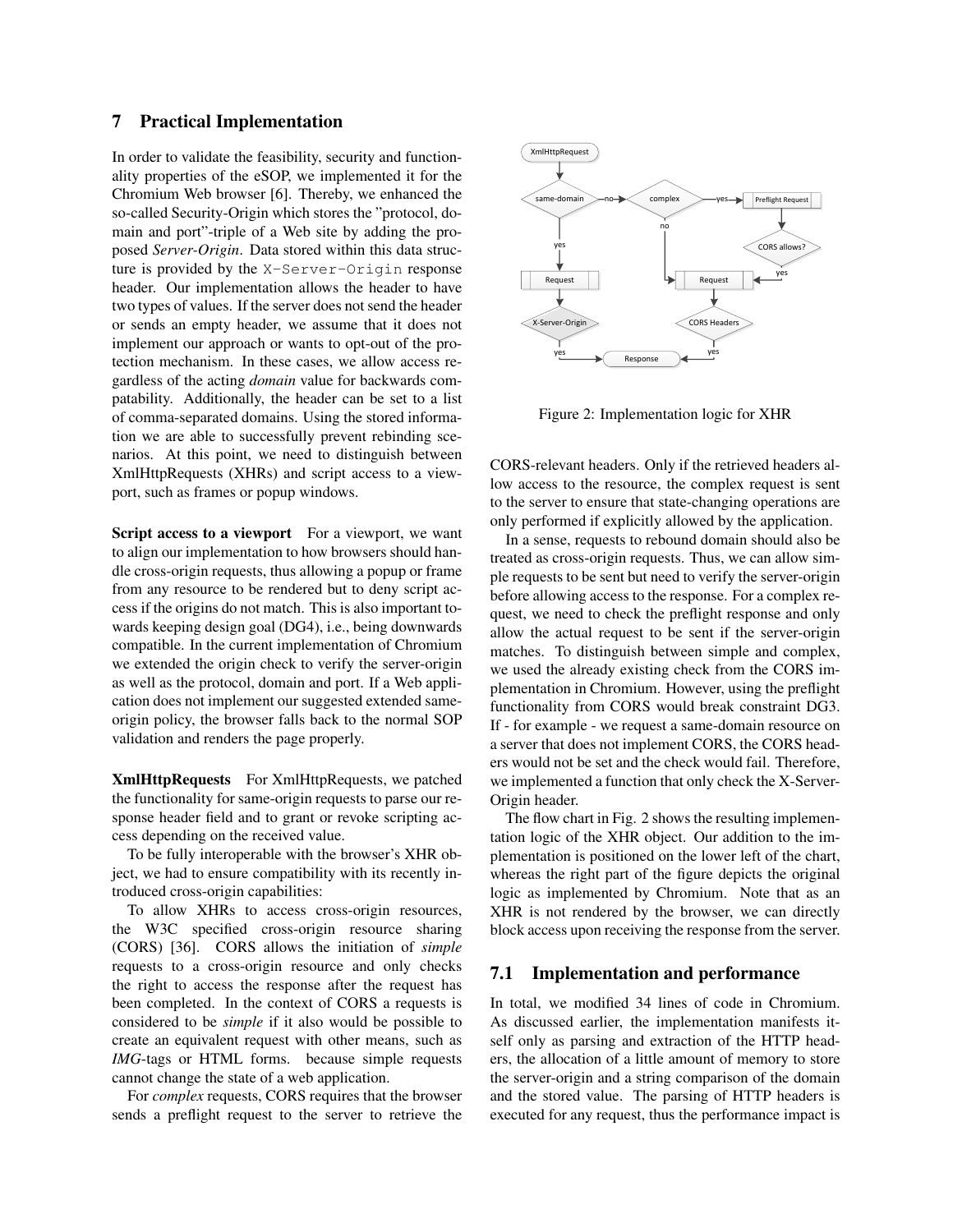reduced to just one more array access. Thus, in our tests we had no noticeable overhead when accessing a Web application.

## 8 Related Work

Related offensive and protective techniques have already been the subject of Sections 3.1 and 3.2. Hence, in this section we focus on approaches that directly relate to the eSOP, as they propose modifications to the browserserver interaction to combat DNS Rebinding:

Conceptually closest to our protection approach is the "Strong Locked SOP" by Karlof et al. [18], which also proposes to include server-provided information into the SOP decision. In the case of the "Strong Locked SOP", this information is derived from the TLS/SSL certificates of the involved Web servers in the form of the certificates' public keys. Consequently, JavaScript is only granted access to resources that share the same public key. In the special case of "pharming" attacks (which is the approach's main concern), where the attacker controls the DNS resolving process of the victim, Karlof's approach is conceptually stronger than the eSOP. Furthermore, in a scenario in which all communication is done via HTTPS and all servers are outfitted with valid SSL certificates, the Strong Locked SOP would provide reliable protection against rebinding attacks. However, expecting the Web to go completely HTTPS appears unrealistic, especially regarding intranet Web resources which only in very rare cases have valid SSL certificates. In contrast, the eSOP only requires to configure a single response header and works well in plain HTTP scenarios.

In [13] it is mentioned that early versions of the HTML5 specification included "IP-based Origins", which utilize the server's IP as a fourth factor in the origin check. Compared to the eSOP, IP-based Origins are neither able to securely handle domain relaxation nor do they provide evidence of invalid origins (see Sec. 6.3.6), thus, making them susceptible to library include attacks.

Furthermore, Jackson et al. propose "Host Name Authorization", a network based service [14], which announces the host names that are associated with a given IP address. Host Name Authorization relies on reverse DNS: Whenever the browser executes a DNS lookup, it also verifies that the requested domain is actually in the set of valid domains of the received IP address. This is done via querying the service under *auth.*ip*.inaddr.arpa*, with ip being the IP address which has been returned by the DNS server. Compared to our approach, Host Name Authorization has several drawbacks. For one, it requires considerable setup effort, as both reverse DNS as well as the actual service have to be enabled. Also, Host Name Authorization is realized within the DNS system, hence, the maintainer of the Web server also needs administrative access to the corresponding DNS server. This requirement cannot always be satisfied, e.g., in shared hosting scenarios, for local machines, or for internal services in cooperate networks. In addition, the approach requires two additional DNS round trips for each DNS resolving process, which could lead to noticeable latency under certain circumstance, e.g., cellular networks. In comparison, our approach only requires Web server-provided functionality and does not add any network overhead.

Finally, for completeness sake, the Internet draft [21] proposes the HTTP request header X-Request Origin. The purpose of the header is to transport the domain value or IP address of the browser-based component which was responsible for initiating the HTTP request within the browser. The draft lists DNS Rebinding attacks (in the form of "Quick-swap DNS") as one of its motivational examples. However, in the context of DNS Rebinding situations, the header's value will necessarily always equal the value of the HTTP host header, and hence, shares its protection properties and drawbacks.

# 9 Conclusion

For more than one and a half decades, DNS Rebinding continued to be a constant problem of the Web. Several attempts to mitigate the issue have been undertaken, but up to now no fundamental solution for the problem was introduced successfully. In this paper, we presented a novel attack variant, utilizing the HTML5 AppCache. We practically validated our attack and demonstrated that it affects all popular browsers and most plug-in technologies, while reliably circumventing currently existing browser-based countermeasures. Using our attack as motivation, we revisited the attack's underlying problem and identified a mismatch between the SOP's semantics and its implementation: The SOP's main purpose is to ensure security boundaries of Web servers. However, the Web servers themselves are only indirectly involved in the security decision. Instead, the SOP relies on information obtained from the domain name system, which is not necessarily controlled by the Web server's owners. This mismatch is exploited by DNS Rebinding.

To overcome this problematic inconsistency, we proposed a light-weight extension to the SOP (eSOP), which takes input from the Web server into account. The eSOP robustly defeats DNS Rebinding attacks while being backward compatible with user-agents that do not yet implement the extended policy. Our solution does not require additional network traffic and fully supports previously problematic scenarios, including domain relaxation, content caching, and communication over Web proxies. Additionally, the eSOP eradicates the need for DNS Pinning. Thus, browsers implementing the pol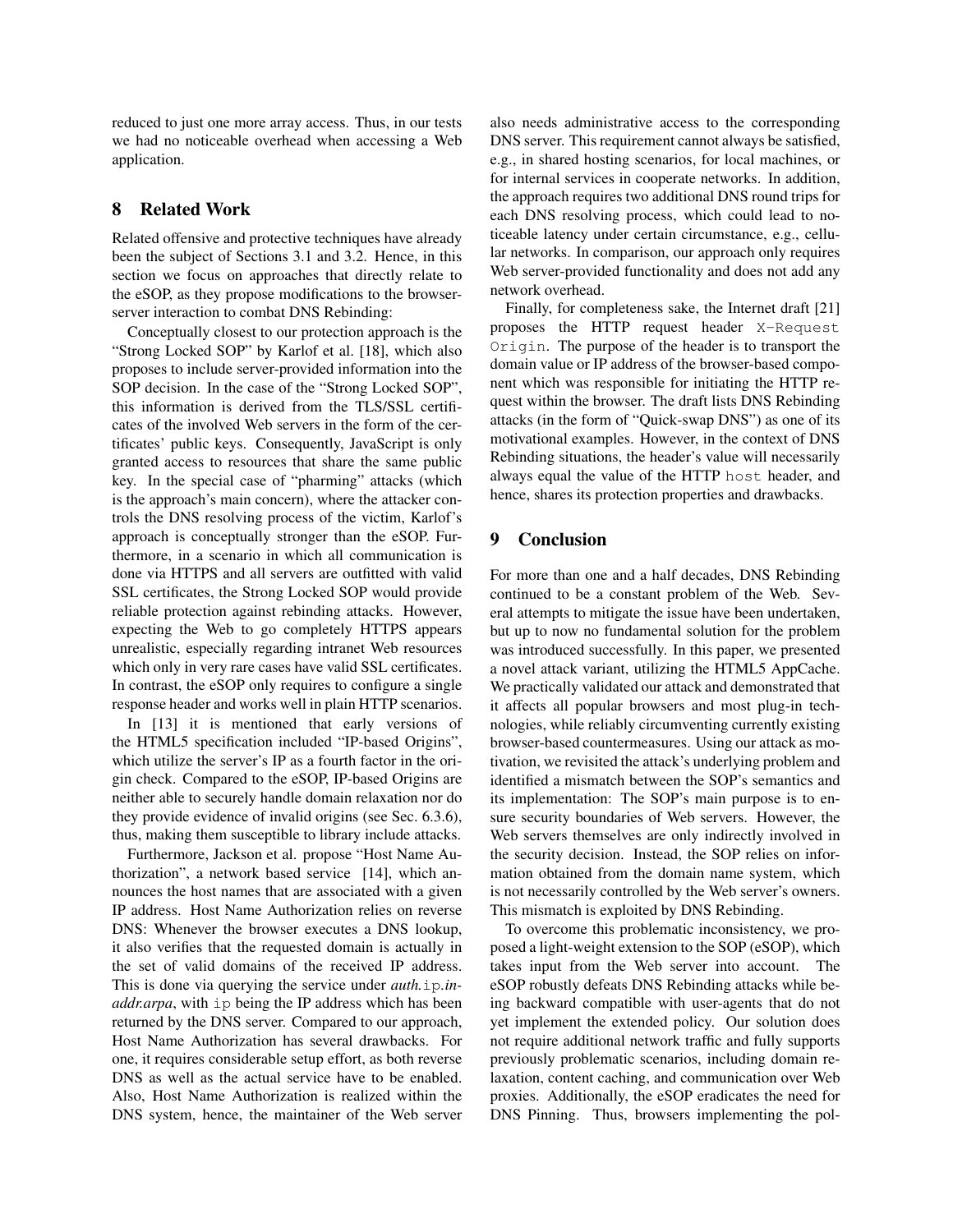icy can better inter-operate with dynamic DNS settings, such as DNS based load-balancing or Content Distribution Networks (CDNs). In summary, adopting the eSOP comes with very little costs but leads to a significant security increase and additional benefits in functionality.

### Acknowledgments

This work was in parts supported by the EU Project Web-Sand (FP7-256964), http://www.websand.eu. The support is gratefully acknowledged.

## References

- [1] B. Anderson. Why Web Browser DNS Caching Can Be A Bad Thing. [online], http://dyn.com/web-browser-dns-c aching-bad-thing/, last accessed 08/06/2012, 2011.
- [2] A. Bortz, A. Barth, and C. Jackson. Dnswall. [software], http: //code.google.com/p/google-dnswall/.
- [3] D. Byrne. Anti-DNS Pinning and Java Applets. Posting to the Bugtraq mailing list, http://seclists.org/fulldiscl osure/2007/Jul/0159.html, July 2007.
- [4] D. Dean, E. Felten, and D. Wallach. Java Security: From Hot-Java to Netscape and Beyond. In *Proceedings of the 1996 IEEE Symposium on Security and Privacy*, SP '96, pages 190–, Washington, DC, USA, 1996. IEEE Computer Society.
- [5] S. Dutta. Client-side cross-domain security. Technical report, Microsoft, Dec. 2011. http://msdn.microsoft.com/enus/library/cc709423\%28v=vs.85\%29.aspx.
- [6] Google Chromium Developers. The Chromium projects. [online] http://www.chromium.org.
- [7] J. Grossman, R. Hansen, P. Petkov, and A. Rager. *Cross Site Scripting Attacks: XSS Exploits and Defense*. Syngress, 2007.
- [8] J. Grossman and T. Niedzialkowski. Hacking Intranet Websites from the Outside. Talk at Black Hat USA, http://www.blackhat.com/presentations/bhusa-06/BH-US-06-Grossman.pdf, 2006.
- [9] C. Heffner. How to Hack Millions of Routers. Talk at the Black Hat USA conference, 2010.
- [10] I. Hickson. Html5. W3c working draft, W3C, May 2012. http://www.w3.org/TR/html5/.
- [11] J. Hirth. It's Time to Rethink the Default Cache Size of Web Browsers. [online], http://kaioa.com/node/74, last access 8/5/2012, 2008.
- [12] J. Hodges, C. Jackson, and A. Barth. HTTP Strict Transport Security (HSTS). [IETF draft], http://tools.ietf.org/h tml/draft-ietf-websec-strict-transport-sec, Version 11, July 2012.
- [13] C. Jackson and A. Barth. Beware of Finer-Grained Origins. In *In Web 2.0 Security and Privacy (W2SP 2008)*, 2008.
- [14] C. Jackson, A. Barth, A. Bortz, W. Shao, and D. Boneh. Protecting Browsers from DNS Rebinding Attacks. In *In Proceedings of ACM CCS 07*, 2007.
- [15] M. Johns. (somewhat) breaking the same-origin policy by undermining dns-pinning. Posting to the Bugtraq mailinglist, http://www.securityfocus.com/archive /107/443429/30/180/threaded, 2006.
- [16] M. Johns and Kanatoko. Using Java in anti DNS-pinning attacks (Firefox and Opera). [online], Security Advisory, http://sh ampoo.antville.org/stories/1566124/, (08/27/07), Februar 2007.
- [17] Kanatoko. Anti-DNS Pinning + Socket in Flash. [online], http://www.jumperz.net/index.php?i=2&a=3&b=3, (19/01/07), January 2007.
- [18] C. Karlof, U. Shankar, J. Tygar, and D. Wagner. Dynamic pharming attacks and the locked same-origin policies for web browsers. In *Proceedings of the 14th ACM Conference on Computer and Communication Security (CCS '07)*, October 2007.
- [19] G. Maone. NoScript Firefox Extension. [software], http:// www.noscript.net/whats, 2012.
- [20] A. Megacz. Firewall circumvention possible with all browsers. Posting to the Bugtraq mailinglist, http://seclists.org /bugtraq/2002/Jul/0362.html, July 2002.
- [21] A. Megacz and D. Meketa. X-RequestOrigin. Internet Draft, http://tools.ietf.org/html/draft-mega cz-x-requestorigin-00, June 2003.
- [22] Microsoft. IE8 Security Part VII: ClickJacking Defenses, 2009.
- [23] M. Mueller. Response to DNS spoofing attack. [Usenet posting], http://sip.cs.princeton.edu/news/sun-02-2 2-96.html, 1996.
- [24] Princeton University. DNS Attack Scenario. [online], http://www.cs.princeton.edu/sip/news/dnsscenario.html.
- [25] Y. Rekhter, B. Moskowitz, D. Karrenberg, G. J. de Groot, and E. Lear. Address Allocation for Private Internets. RFC 1918, ht tp://www.ietf.org/rfc/rfc1918.txt, February 1996.
- [26] Rich internet application (ria) market share. http://www.sta towl.com/custom ria market penetration.php.
- [27] B. K. Rios and N. McFeters. Slipping Past The Firewall. Talk at the HITBSecConf2007 conference, http://conference .hitb.org/hitbsecconf2007kl/agenda.htm, 2007.
- [28] J. Roskind. Attacks Against the Netscape Browser. Talk at the RSA Conference, April 2001.
- [29] D. Ross. Notes on DNS Pinning. [online], http: //blogs.msdn.com/b/dross/archive/2007/07 /09/notes-on-dns-pinning.aspx, last accessed 8/4/12, July 2007.
- [30] J. Ruderman. The Same Origin Policy. [online], http://www.mozilla.org/projects/security /components/same-origin.html (01/10/06), August 2001.
- [31] J. Soref. DNS: Spoofing and Pinning. [online], http: //web.archive.org/web/20100211170613/http: //viper.haque.net/˜timeless/blog/11/, (07/07/12), 2003.
- [32] B. Sterne and A. Barth. Content Security Policy. W3C Working Draft, http://www.w3.org/TR/2011/WD-CSP-2011 1129/, 2012.